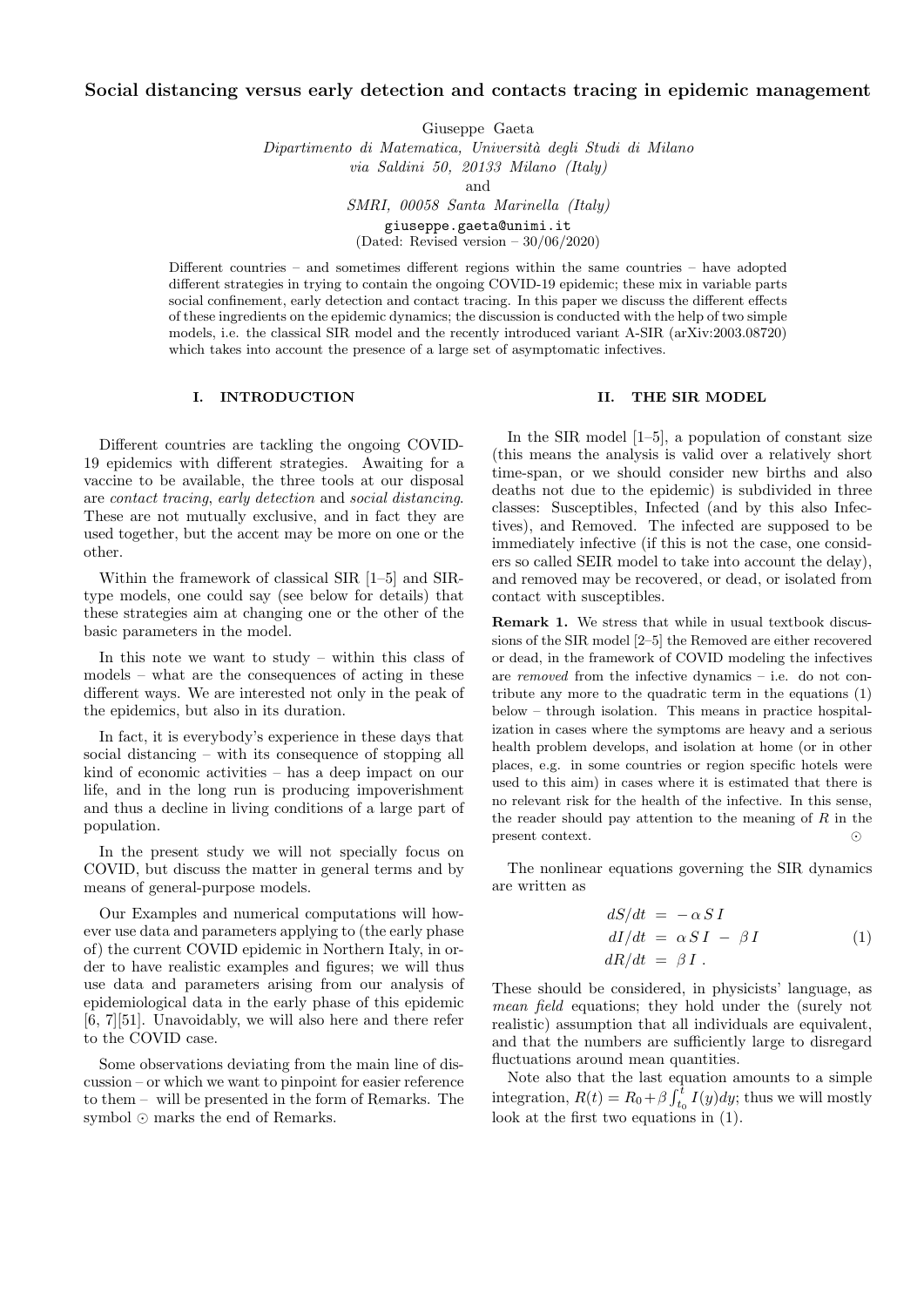We also stress, however, that epidemiological data can only collect time series for  $R(t)$ : so this is the quantity to be compared to experimental data [2].

**Remark 2.** In fact, as stressed in Remark 1, in the case of a potentially dangerous illness (as COVID), once the individuals are identified as infective, they are effectively removed from the epidemic dynamic through hospitalization or isolation. *⊙*

According to our equations  $(1)$ ,  $S(t)$  is always decreasing until there are infectives. The second equation in (1) immediately shows that the number of infectives grows if *S* is above the *epidemic threshold*

$$
\gamma = \beta/\alpha \ . \tag{2}
$$

Thus to stop an epidemic once the numbers are too large to isolate all the infectives, we have three (non mutually exclusive) choices within the SIR framework:

- (a) Do nothing, i.e. wait until  $S(t)$  falls below the epidemic threshold;
- (b) Raise the epidemic threshold above the present value of  $S(t)$  by decreasing  $\alpha$ ;
- (c) Raise the epidemic threshold above the present value of  $S(t)$  by increasing  $\beta$ .

In practice, any State will try to both raise *β* and lower  $\alpha$ , and if this is not sufficient await that *S* falls below the attained value of *γ*.

In order to understand how this is implemented, it is necessary to understand what  $\alpha$  and  $\beta$  represent in concrete situations.

The parameter *β* represents the *removal rate* of infectives; its inverse  $\beta^{-1}$  is the average time the infectives spend being able to spread the contagion. Raising *β* means lowering the time from infection to isolation, hence from infection to detection of the infected state.

The parameter *α* represents the *infection rate*, and as such it includes many thing. It depends both on the infection vector characteristics (how easily it spreads around, and how easily it infects a healthy individual who gets in contact with it), but is also depends on the occasions of contacts between individuals. So, roughly speaking, it is proportional to the number of close enough contacts an individual has with other ones per unit of time. It follows that – if properly implemented – social distancing results in reducing *α*.

Each of these two actions presents some problem. There is usually some time for the appearance of symptoms once an individual is infected, and the first symptoms can be quite weak. So early detection is possible only by fast tracing and laboratory checking of all the contacts of those who are known to be infected. This has a moderate cost (especially if compared to the cost of an Intensive Care hospital stay) but requires an extensive organization.

On the other hand, social distancing is cheap in immediate terms, but produces a notable strain of the societal life, and in practice – as many of the contacts are actually work related – requires to stop as many production and economic activities as possible, i.e. has a formidable cost in the medium and long run. Moreover, it cannot be pushed too far, as a number of activities and services (e.g. those carrying food to people, urgent medical care, etc.) can not be stopped.

Let us come back to  $(1)$ ; using the first two equations, we can study *I* in terms of *S*, and find out that

$$
I = I_0 + (S_0 - S) - \gamma \log(S_0/S) . \tag{3}
$$

As we know that the maximum *I<sup>∗</sup>* of *I* will be reached when  $S = \gamma$ , this allows immediately to determine the *epidemic peak*. In practice, *I*<sup>0</sup> is negligible and for a new virus  $S_0$  corresponds to the whole population,  $S_0 = N$ ; thus

$$
I_* = N - \gamma - \gamma \log(N/\gamma) . \tag{4}
$$

Note that only  $\gamma$  appears in this expression; that is, raising  $\beta$  or lowering  $\alpha$  produces the same effect as long as we reach the same *γ*.

On the other hand, this simple formula does not tell us *when* the epidemic peak is reached, but only that it is reached when *S* has the value  $\gamma$ . But if measures are taken, these should be effective for the whole duration of the epidemic, and it is not irrelevant – in particular if the social and economic life of a nation is stopped – to be able to evaluate how long this will be for.

#### **A. Timescale of SIR dynamics**

Acting on  $\alpha$  or on  $\beta$  to get the same  $\gamma$  will produce different timescales for the dynamics; see Figure 1, in which we have used values of the parameters resulting from our fit of early data for the Northern Italy COVID-19 epidemic [7].

This observation can be made more precise considering the scaling properties of (1). In fact, consider the scaling

$$
\alpha \to \lambda \alpha \ , \ \ \beta \to \lambda \beta \ , \ \ t \to \lambda^{-1} t \ . \tag{5}
$$

It is clear that under this scaling  $\gamma$  remains unchanged, and also the equations are not affected; thus the dynamics is the same *but with a different time-scale*.

The same property can be looked at in a slightly different way. First of all, we note that one can write  $\alpha = \beta/\gamma$ ; moreover,  $\alpha$  appears in (1) only in connection with *S*, and it is more convenient to introduce the variable

$$
\vartheta \; := \; S/\gamma \; . \tag{6}
$$

Now, let us consider two SIR systems with the same initial data but different sets of parameters, and let us for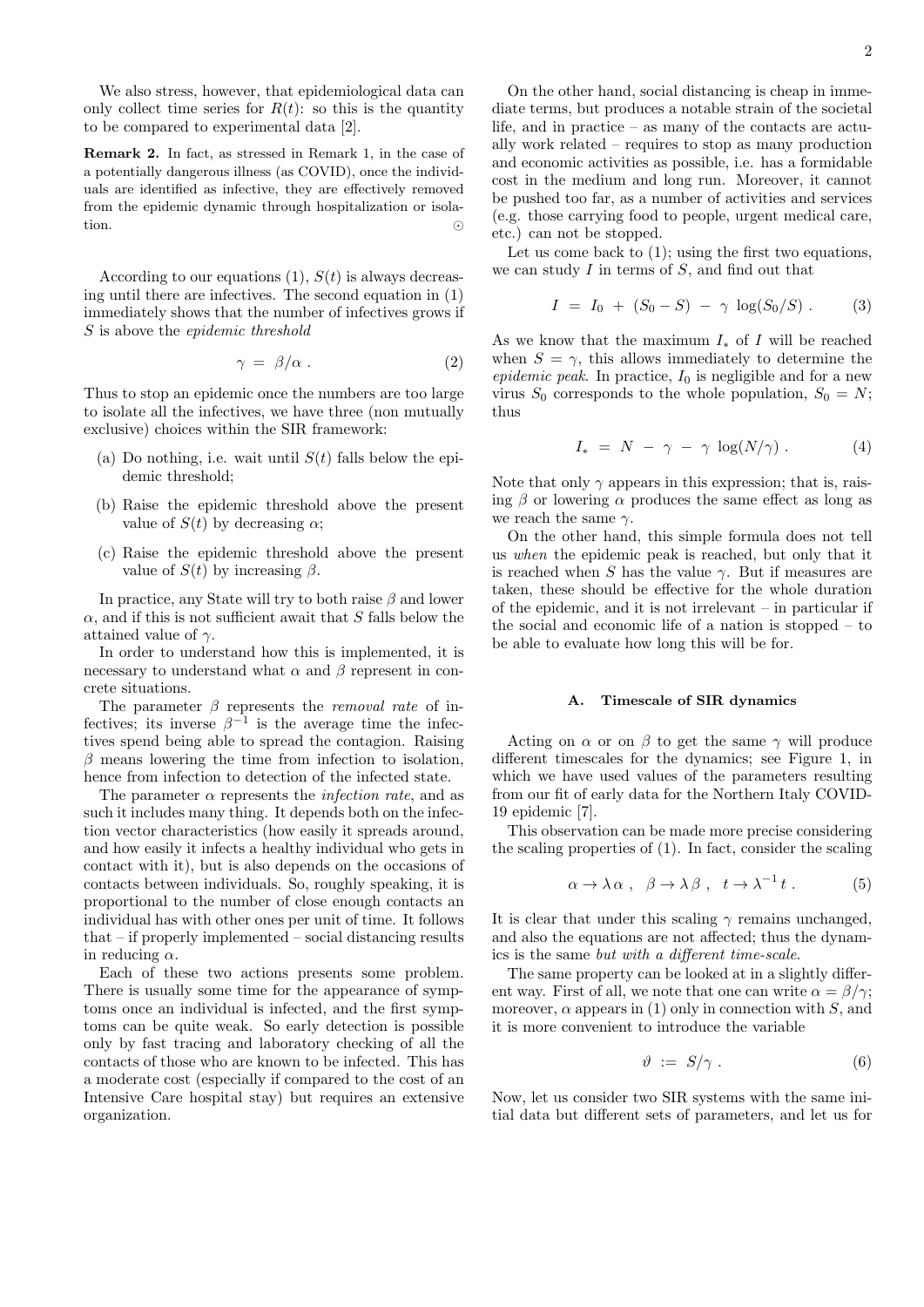

FIG. 1: Different effect of acting on the  $\alpha$  or the  $\beta$  parameter. The SIR equations (1) are numerically integrated and *I*(*t*) plotted in arbitrary units for given initial conditions and  $\alpha$ ,  $\beta$ parameters (solid), the maximum  $I_*$  being reached at  $t = t_*$ . Then they are integrated for the same initial condition but raising  $\beta$  by a factor  $\vartheta = 3/2$  (dashed) with maximum  $I_{\beta} =$ *rI*<sup>\*</sup> reached at time  $t_\beta = \sigma_\beta t_*$ ; and lowering  $\alpha$  by the same factor  $\vartheta = 3/2$  (dotted) with maximum  $I_{\alpha} = I_{\beta}$  reached at time  $t_{\alpha} = \sigma_{\alpha} t_{*}$ . Time unit is one day,  $\alpha = (4/3) * 10^{-8}$ ,  $\beta = 1/7$ ; these parameters arise from our fitting of data from the early phase of COVID epidemics in Northern Italy [7]; the population of the most affected area in the initial phase is about 20 million, that of the whole Italy is about 60 million. The numerical simulation is ran with  $N = 6 * 10^7$ ; it results  $r = 0.74, \ \sigma_{\alpha} = 1.63, \ \sigma_{\beta} = 1.09, \ I_* = 3.08 * 10^7, \ t_* = 26.4;$ note that  $\sigma_{\alpha}/\sigma_{\beta} = 3/2 = \vartheta$ .

ease of notation just consider the first two equations of each. Thus we have the two systems

$$
\gamma^{-1} d\vartheta/dt = -\beta \vartheta I, \quad dI/dt = \beta (\vartheta - 1) I; \quad (7)
$$
  

$$
\widetilde{\gamma}^{-1} d\widetilde{\vartheta}/dt = -\widetilde{\beta} \widetilde{\vartheta} \widetilde{I}, \quad d\widetilde{I}/dt = \widetilde{\beta} (\widetilde{\vartheta} - 1) \widetilde{I}. \quad (8)
$$

We can consider the change of variables  $(\lambda > 0)$ 

$$
\widetilde{\beta} = \lambda \widetilde{\beta} := \widehat{\beta} , \quad t \to \lambda^{-1} t := \tau . \tag{9}
$$

With this, (8) becomes

$$
\lambda \widetilde{\gamma}^{-1} (d\widetilde{\vartheta}/d\tau) = -\lambda \widehat{\beta} \widetilde{\vartheta} \widetilde{I}, \quad \lambda (d\widetilde{I}/d\tau) = \lambda \widehat{\beta} (\widetilde{\vartheta} - 1) \widetilde{I}.
$$

We can thus eliminate the factor  $\lambda$  in both equations. However, if we had chosen  $\lambda = \tilde{\beta}/\beta$ , we get  $\hat{\beta} = \beta$ ; if moreover  $\tilde{\gamma} = \gamma$ , the resulting equation is just

$$
\gamma^{-1} d\widetilde{\vartheta}/d\tau = -\beta \widetilde{\vartheta} \widetilde{I}, \quad d\widetilde{I}/d\tau = \beta (\widetilde{\vartheta} - 1) \widetilde{I}. \quad (10)
$$

But we had supposed the initial data for *{S, I}* and for  $\{\widetilde{S}, \widetilde{I}\}$  (and hence also for  $\vartheta$  and  $\widetilde{\vartheta}$ ) to be the same. We can thus directly compare (10) with (7).

We observe that  $\{\hat{\vartheta}, \hat{I}\}$  have thus exactly the same dynamics in terms of the rescaled time  $\tau$  as  $\{\vartheta, I\}$  in terms of the original time *t*. In particular, if the maximum of *I* is reached at time  $t_*$ , the maximum of  $\tilde{I}$  is reached at  $\tau_* = t_*$ , and hence at

$$
\widetilde{t}_* = \lambda \tau_* = \lambda t_* \ . \tag{11}
$$

Analytical results on the timescale change induced by a rescaling of the  $\alpha$  and  $\beta$  parameters have recently been obtained by M. Cadoni [9]; see also [10].

**Remark 3.** We have supposed infected individuals to be immediately infective. If this is not the case an "Exposed" class should be introduced. This is not qualitatively changing the outcome of our discussion, so we prefer to keep to the simplest setting. (Moreover, for COVID it is known that individuals become infective well before developing symptoms, so that our approximation is quite reasonable.) *⊙*

### **III. A-SIR MODEL**

One of the striking aspects of the ongoing COVID-19 epidemic is the presence of a large fraction of *asymptomatic infectives* [11–22]; note that here we will always use "asymptomatic" as a shorthand for "asymptomatic or paucisymptomatic", as also people with very light symptoms will most likely escape to clinical detection of COVID – and actually most frequently will not even think of consulting a physician.[52]

# **A. The model and its parameters**

In order to take this aspect into account, we have recently formulated a variant of the SIR model [7] in which together with known infectives  $I(t)$ , and hence known removed  $R(t)$ , there are unregistered infectives  $J(t)$  and unregistered removed  $U(t)$ . Note that in this case removal amounts to healing; so while the removal time  $\beta^{-1}$ for known infected corresponds to the time from infection to isolation, thus in general slightly over the incubation time  $T_i$  (this is  $T_i \simeq 5.1$  days for COVID), the removal time  $\eta^{-1}$  for unrecognized infects will correspond to incubation time plus healing time.

In the model, it is supposed that symptomatic and asymptomatic infectives are infective in the same way. This is not fully realistic, as one may expect that somebody having the first symptoms will however be more retired, or at east other people will be more careful in contacts; but this assumption simplifies the analysis,and is not completely unreasonable considering that for most of the infection-to-isolation time  $\beta^{-1}$  the symptoms do not show up.

The equations for the A-SIR model [7] are

$$
dS/dt = -\alpha S (I + J)
$$
  
\n
$$
dI/dt = \alpha \xi S (I + J) - \beta I
$$
  
\n
$$
dJ/dt = \alpha (1 - \xi) S (I + J) - \eta J
$$
  
\n
$$
dR/dt = \beta I
$$
  
\n
$$
dU/dt = \eta J
$$
 (12)

Note that here too we have a "master" system of three equations (the first three) while the last two equations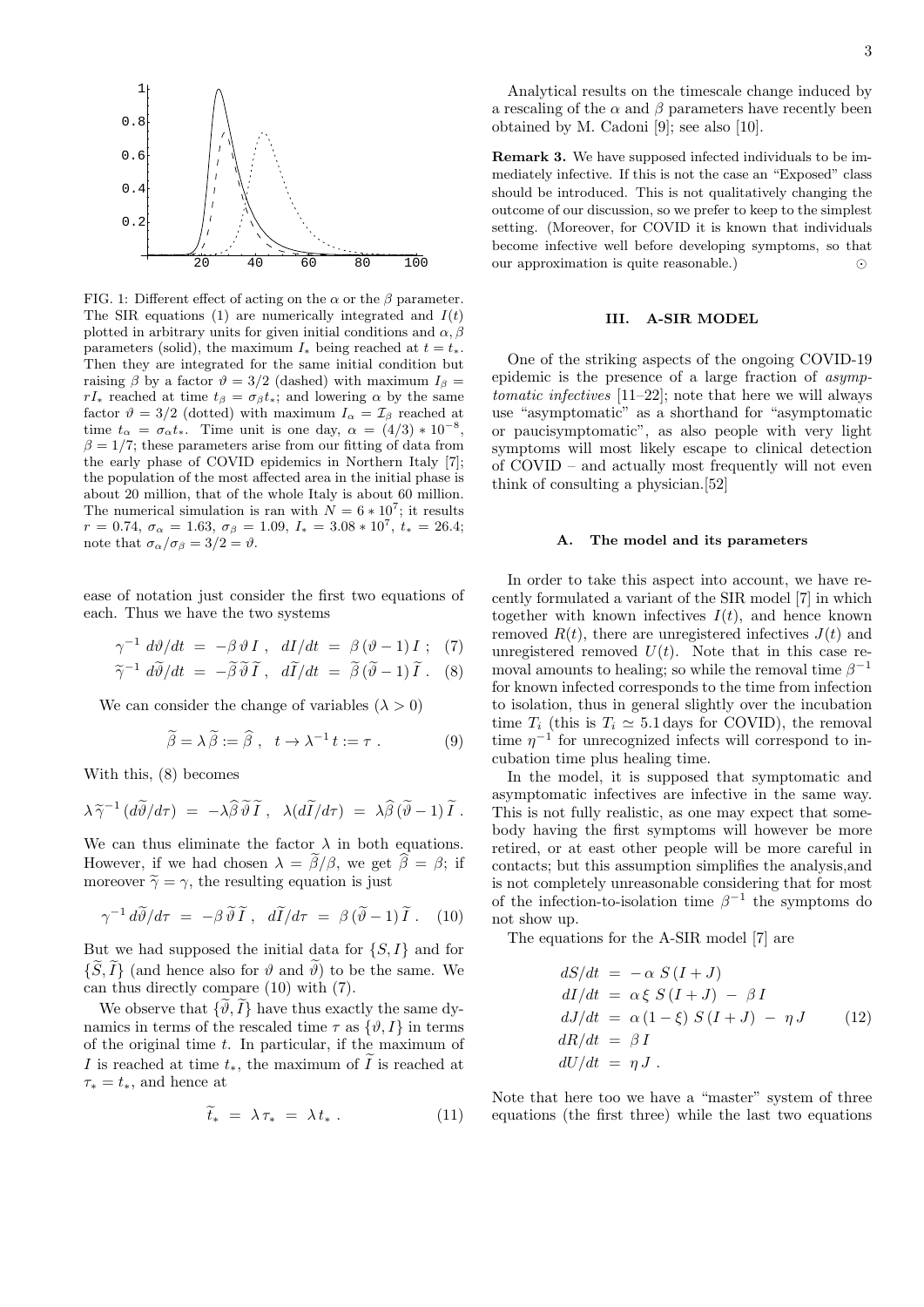amount to direct integrations,  $R(t) = R_0 + \beta \int_{t_0}^t I(y) dy$ ,  $U(t) = U_0 + \eta \int_{t_0}^t J(y) dy.$ 

The parameter  $\xi \in [0, 1]$  represents the probability that an infected individual is detected as such, i.e. falls in the class *I*. In the absence of epidemiological investigations to trace the contacts of known infectives, this corresponds to the probability of developing significant symptoms.

In the first (arXiv) circulated version [8] of our previous work [8], some confusion about the identification of the class *J* was present, as this was sometimes considered to be the class of asymptomatic infectives, and sometimes that of not registered ones[53]. While this is not too much of a problem considering the "natural" situation, it becomes so when we think of action on this situation.

Actually, and unfortunately, this confusion has a consequence exactly on one of the points we want to discuss here, i.e. the effect of a campaign of chasing the infectives, e.g. among patients with light symptoms or within social contacts of known infectives; let us thus discuss briefly this point.

If *J* is considered to be the set of asymptomatic virus carriers, then a rise in the fraction of these who are known to be infective, and thus isolated, means that the average time for which asymptomatic infectives are not isolated is decreasing. In other words, we are lowering  $\eta^{-1}$  and thus raising *η*. On the other hand, in this description  $\xi$ is the probability that a new infective is asymptomatic, and this depends only on the nature of the virus and its interactions with the immune system of the infected people; thus in this interpretation  $\xi$  should be considered as a constant of nature, and it cannot be changed. (This is the point of view taken in [7]; however some of the assumptions made in its first version [8] were very reasonable only within the concurrent interpretation, described in a moment.)

On the other hand, if *J* is the class of unknown infectives, things are slightly different. In fact, to be in this class it is needed (*a*) that the individual has no or very light symptoms; but also (*b*) that he/she is not traced and analyzed by some epidemiological campaign, e.g. due to contacts with known infected or because belonging to some special risk category (e.g. hospital workers). In this description,  $\eta$  is a constant of nature, depending on the nature of the virus and on the response of the "average" immune system of (asymptomatic) infected people, while efforts to trace asymptomatic infectives will act on raising the probability *ξ*.

We want to discuss the effect of early detection of infectives, or tracing their contacts, within the second mentioned framework. Note that a campaign of tracing contacts of infectives is useful not only to uncover infectives with no symptoms, but if accompanied by effective isolation of contacts with known infectives, and thus of those who are most likely to be infective, it will also reduce the removal time of "standard" (i.e. symptomatic) infectives, possibly to a time smaller than the incubation time itself.

**Remark 4.** In this sense, we will look at an increase in *ξ* as *early detection of infectives*, and at an increase in both *β* and *η* (thus a reduction in the removal times  $\beta^{-1}$  and  $\eta^{-1}$ ) as *tracing contacts of infectives*. This should be kept in mind in our final discussion about the effect of different strategies. *⊙*

**Remark 5.** As mentioned above, one should also avoid any confusion between asymptomatic and pre-symptomatic infection. In our description, pre-symptomatic infectives – i.e. individuals which are infective and which do not yet display symptoms, but which will at a later stage display them – are counted in the class of "standard" infectives, i.e. those who will eventually display symptoms and hence be intercepted by the Health system with no need for specific test or contact racing campaigns, exactly due to the appearance of symptoms. Actually one expects that except for the early phase of the epidemics in the countries which were first hit in a given area (such as China for Asia, or Italy for Europe), when symptoms could be attributed to a different illness, most infections by symptomatic people are actually *pre-symptomatic*, as with the appearance of symptoms people are either hospitalized or isolated at home; and even before any contact with the Health system they will avoid contacts with other – and other people will surely do their best to avoid contacts with anybody displaying even light COVID symptoms. In the case of asymptomatic infectives, instead, unless they are detected by means of a test or contact tracing campaign – see the forthcoming discussion – they remain infective until they recover, so that in this case removal is indeed equivalent to (spontaneous) recovery. *⊙*

#### **B. A glimpse at COVID matters**

This approach, indeed, was taken in one of the areas of early explosion of the contagion in Northern Italy, i.e. in Vò Euganeo; this had the advantage of being a small community (about 3,000 residents), and all of them have been tested twice while embargo was in operation. In fact, this was the first systematic study showing that the number of asymptomatic carriers was very high, quite above the expectations [23]. Apart from its scientific interest, the approach proved very effective in practical terms, as new infectives were quickly traced and in that specific area the contagion was stopped in a short time.

While testing everybody is not feasible in larger communities, the "follow the contacts" approach could be used on a larger scale, especially with the appearance of new very quick kits for ascertaining positivity to COVID.

The model will thus react to a raising of *ξ* by raising the fraction of *I* within the class of infectives, i.e. in  $K = I + J$ ; but at the same time, as critical patients are always the same, i.e. represents always the same fraction of *K*, we should pay attention to the fact they will now represent a lower fraction of *I*. The Chinese experience shows that critical patients are about 10 % of hospitalized patients (i.e. of those with symptoms serious enough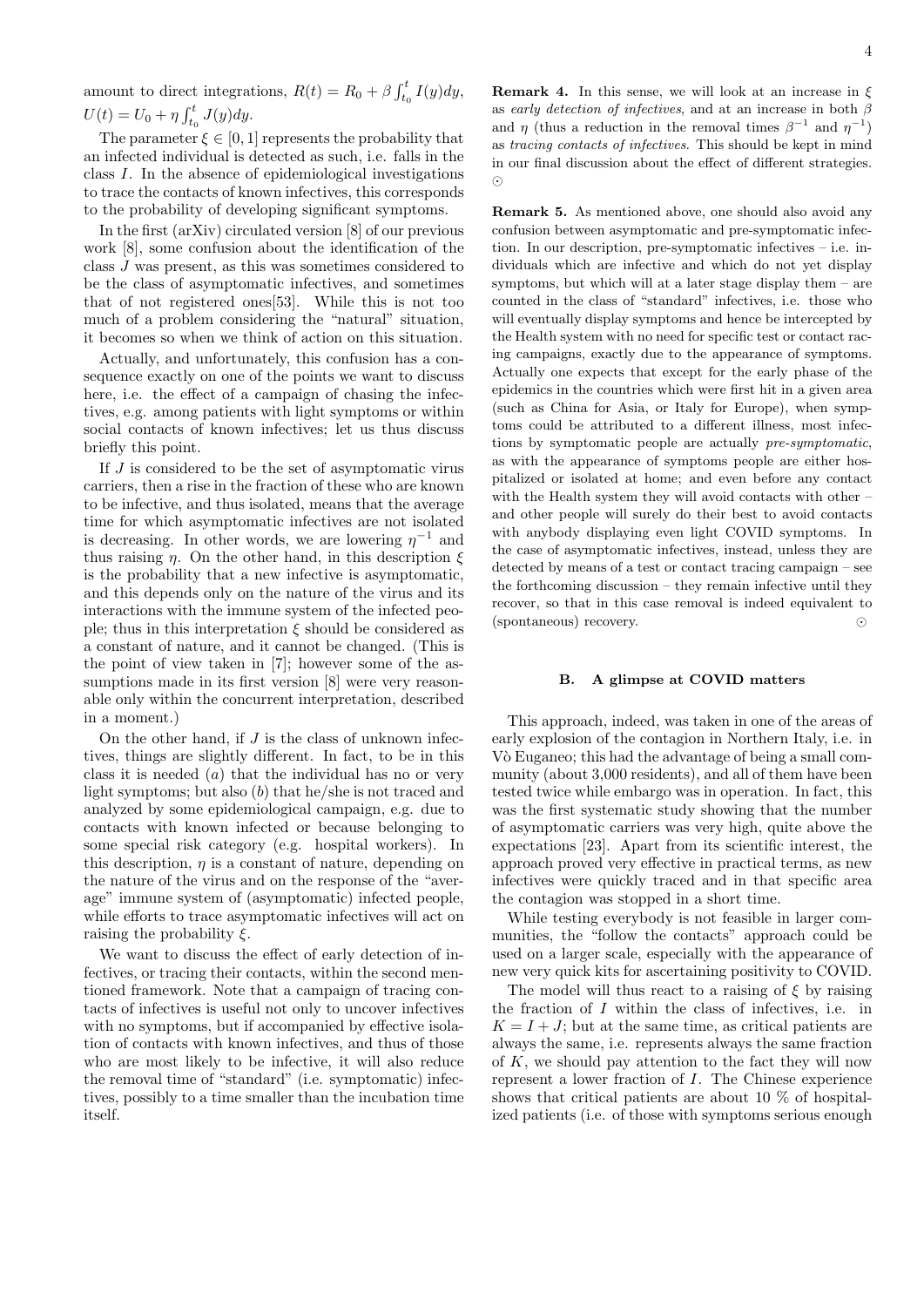to require hospitalization); and hospitalized patients represented about half of known infected, the other being cured and isolated at home. Similar percentages were observed in the early phase of the COVID epidemic in Italy; the fraction of infectives isolated at home has afterwards diminished, but it is believed that this was due to a different policy for lab exams, i.e. checking prioritarily patients with multiple symptoms suggesting the presence of COVID rather than following the contacts. Actually this policy was followed in most of Italy, but in one region (Veneto) the tracking of contacts and lab exams for them was pursued, and in there the percentages were much more similar to those known to hold for China.

# **C. Numerical simulations protocol. Parameters and initial data**

In our previous work [7] we have considered data for the early phase of COVID epidemics in Italy, and found that  $\beta^{-1} \simeq 7$  best fits them while the estimate  $\eta^{-1} \simeq 21$ was considered as a working hypothesis. This same work found as value of the contact rate in the initial phase  $\alpha \simeq 1.13 * 10^{-8}$ , and we will use this in our numerical simulations.[54]

It should be stressed that the extraction of the parameter  $\alpha$  from epidemiological data is based on the number  $S_0 \simeq N$  of susceptibles at the beginning of the epidemic, thus  $\alpha$  and hence  $\gamma$  depend on the total population. The value given above was obtained considering  $N = 2 * 10^7$ , i.e. the overall population of the three regions (Lombardia, Veneto and Emilia-Romagna) which were mostly affected in the initial phase.

Our forthcoming discussion, however, does *not* want to provide a forecast on the development of the COVID epidemic in Northern Italy; we want instead to discuss – with realistic parameters and framework – what would be the differences if acting with different strategies in an epidemic with the general characteristics of the COVID one. Thus we will adopt the aforementioned parameters as "bare" ones (different strategies consisting indeed on acting on one or the other of these) but will apply these on a case study initial condition; this will be given by

$$
I_0 = 10 \ , \ J_0 = 90 \ ; \ R_0 = U_0 = 0 \ . \tag{13}
$$

One important parameter is missing from this list, i.e. the detection probability *ξ*. Following Li *et al.* [24] we assumed in previous work that  $\xi$  is between 1/10 and 1/7. Later works (and a general public interview by the Head of the Government agency handling the epidemic [25]) suggested that the lower bound is nearer to the truth; moreover a lower  $\xi$  will give us greater opportunity to improve things by acting on it (we will see this is not the best strategy, so it makes sense to consider the setting more favorable to it). We will thus run our simulation starting from a "bare" value  $\xi = 1/10$ .

As for the total population, we set  $N = 2 * 10^7$ . With these choices we get

$$
\gamma = 1.26 \, * \, 10^7 \, , \, \frac{S_0}{\gamma} \, \simeq \, 1.58 \, . \tag{14}
$$

We would like to stress once again that we will work with constant parameters, while in reality the parameters are changing all the time due to the continuing efforts to contain the epidemic. So our discussion is valid for what concerns the effect of different actions, but the absolute values of infected and other classes are by no means a forecast of what will happen; rather they should be seen – in particular, those relating to the "bare" parameters – as a projection of what could have happened if no action was undertaken.

**Remark 6.** A note by an Oxford group [26], much discussed (also in general press [27]) upon its appearance, hinted that in Italy and UK this fraction could be as low as  $\xi = 1/100$ . We have ascertained that with this value of *ξ*, and assuming  $\alpha$  was not changed by the restrictive measures adopted in the meanwhile, the A-SIR model fits quite well the epidemiological data available to the end of April. However, despite this, we do not trust this hypothesis – at least for Italy – for various reasons, such as (in order of increasing relevance): (*i*) A viral infection showing effects only in 1% of affected individuals would be rather exceptional; (*ii*) Albeit in our opinion the effect of social distancing measures adopted in Italy is sometimes overestimated, we trust that there has been some effect; (*iii*) if only 1% of infected people was detected, in some parts of Italy the infected population would be over 100%. On the other hand, the main point made by this report [26], i.e. that only a large scale serological study, checking if people have COVID antibodies, will be able to tell how diffuse the infection is – and should be performed as soon as possible – is by all means true and correct. See also [28]. *⊙*

# **D. Balance between registered and unregistered infectives**

A look at eqs.12 shows that *I* will grow provided

$$
\frac{\xi S}{\gamma} > \frac{I}{I+J} = \frac{I}{K} := x \,, \tag{15}
$$

where again  $\gamma = \beta/\alpha$ , and we have introduced the ratio  $x(t)$  of known infectives over total infectives. In other words, now the epidemic threshold

$$
\gamma_I = \left(\frac{x}{\xi}\right) \gamma \tag{16}
$$

depends on the distribution of infectives in the classes *I* and *J*. Note that if  $x = \xi$  (as one would expect to happen in early stages of the epidemic), then  $\gamma_I = \gamma$ .

Needless to say, we have a similar result for *J*, i.e. *J* will grow as far as

$$
(1 - \xi) S \frac{\alpha}{\eta} > \frac{J}{I + J} = \frac{J}{K} := y = 1 - x ; \quad (17)
$$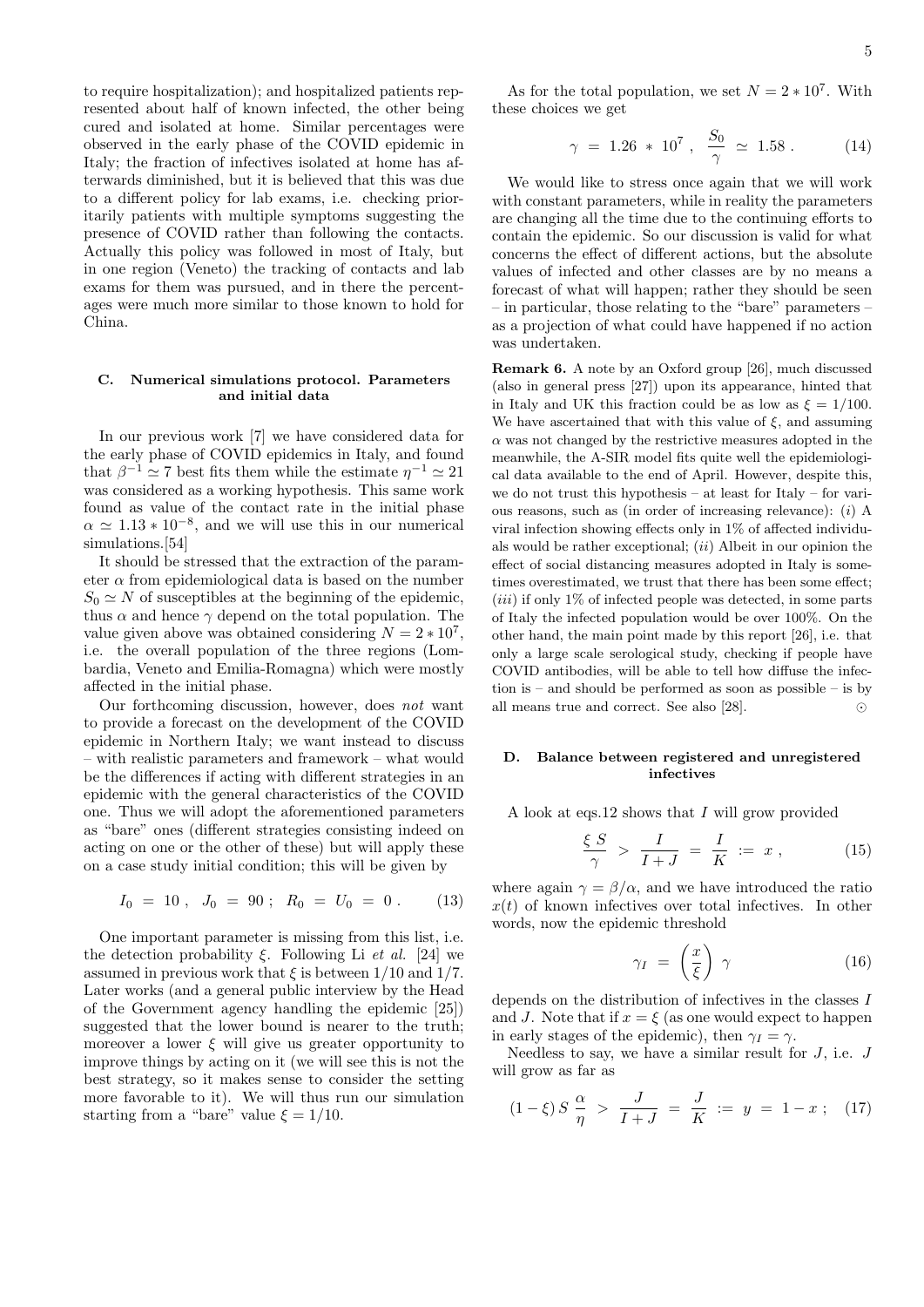thus the epidemic threshold for unregistered infectives is

$$
\gamma_J = \left(\frac{1-x}{1-\xi}\right) \frac{\eta}{\alpha} . \tag{18}
$$

For  $x = \xi$  (see above) we would have  $\gamma_J = (\eta/\beta)\gamma < \gamma$ .

It is important to note that *x* is evolving in time. More precisely, by the equations for *I* and *J* we get

$$
\frac{dx}{dt} = \alpha \xi S - (\alpha S + \beta - \eta) x + (\beta - \eta) x^2
$$

$$
= \alpha S (\xi - x) + (\beta - \eta) (x^2 - x). \tag{19}
$$

The behavior observed in Fig.2, which displays  $x(t)$ and related quantities on a numerical solution of eqs.(12), can be easily understood intuitively. In the first phase of the epidemic, there is an exponential growth of both *I* and *J*; due to the structure of the equations, they grow with the same rate, so their ratio remains constant; on the other hand, once the dynamics get near to the epidemic peak, the difference in the permanence time of the two (that is, the time individuals remain in the infect class) becomes relevant, and we see (plots (a2) and (b2) of Fig.2) that not only the peak for *J* is higher than the one for *I*, but it occurs at a slightly later time. Moreover, descending off the peak is also faster for *I*, as  $\beta^{-1} < \eta^{-1}$ , and thus *x* further decreases, until it reaches a new equilibrium while both classes *I* and *J* go exponentially to zero.

If we look at (19) we see that for fixed *S* the variable *x* would have two equilibria (one stable with  $0 < x < 1$ ) and one unstable with  $x > 1$ , stability following from  $\beta$  –  $\eta > 0$ , easily determined solving  $dx/dt = 0$ . Numerical simulations show that – apart from an initial transient  $\alpha$  – actually  $x(t)$  stays near, but in general does not really sticks to, the stable fixed point determined in this way.

#### **E. The basic reproduction number**

A relevant point should be noted here. If we consider the sum

$$
K(t) := I(t) + J(t) \tag{20}
$$

of all infectives, the A-SIR model can be cast as a SIR model in terms of *S*, *K*, and  $Q = R + U$  as

$$
dS/dt = -\alpha SK
$$
  
\n
$$
dK/dt = \alpha SK - BK
$$
\n(21)  
\n
$$
dQ/dt = BK
$$

where *B* is the *average* removal rate, i.e.

$$
B = x\beta + (1-x)\eta.
$$

As *x* varies in time, this average removal rate is also changing. On the other hand, the *basic reproduction number* (BRN)  $\rho_0$  (this is usually denoted as  $R_0$ , but



FIG. 2: Dynamics of  $x(t)$  in the A-SIR model. We plot  $x(t)$ in upper plots (a1) and (b1); and *I*(*t*) (dashed curve) and  $J(t)$  (solid curve) in lower plots (a2) and (b2). These are considered along the solutions of the A-SIR model for  $\alpha =$ <sup>1</sup>*.*<sup>13</sup> *<sup>∗</sup>* <sup>10</sup>*−*<sup>8</sup> , *β* = 1*/*7, *η* = 1*/*14, and *ξ* = 1*/*10; in the left column, i.e. in plots (a1) and (a2), with  $S_0 = 2 * 10^7$  and  $I_0 + J_0 = 10$ ; in the right column, i.e. in plots (b1) and (b2), for  $S_0 = 6 * 10^7$  and  $I_0 + J_0 = 30$ . The scale of plots (a2) and (b2) is chosen so that the maximum of  $J(t)$  is at level one.

we prefer to change this notation in order to avoid any confusion with initial data for the known removed  $R(t)$ ) for this model will be

$$
\rho_0 = \frac{\alpha}{B} S > \frac{\alpha}{\beta} S. \qquad (22)
$$

In other words, not taking the asymptomatic infectives into account leads to an *underestimation* of the BRN. If the standard SIR model predicts a BRN of  $\rho_0$ , the A-SIR model yields a BRN  $\hat{\rho}_0$  given by

$$
\widehat{\rho}_0 = \frac{\beta}{B} \rho_0 = \frac{\beta}{x\beta + (1-x)\eta} \rho_0 > \rho_0.
$$
 (23)

This means that the epidemic will develop faster, and possibly much faster, than what one would expect on the basis of an estimate of  $\rho_0$  based only on registered cases, which in the initial phase are a subset of symptomatic cases as the symptoms may easily be leading to a wrong diagnosis (in the case of COVID they lead to a diagnosis of standard flu).

With our COVID-related values  $\beta = 1/7$ ,  $\eta = 1/21$ , and assuming that in the early phase  $x = \xi = 1/10$ , we get

$$
\widehat{\rho}_0 = \frac{5}{2} \, \rho_0 \, ; \tag{24}
$$

there is thus a good reason for being surprised by the fast development of the epidemic: *the actual BRN is substantially higher than the one estimated by symptomatic infections* [29].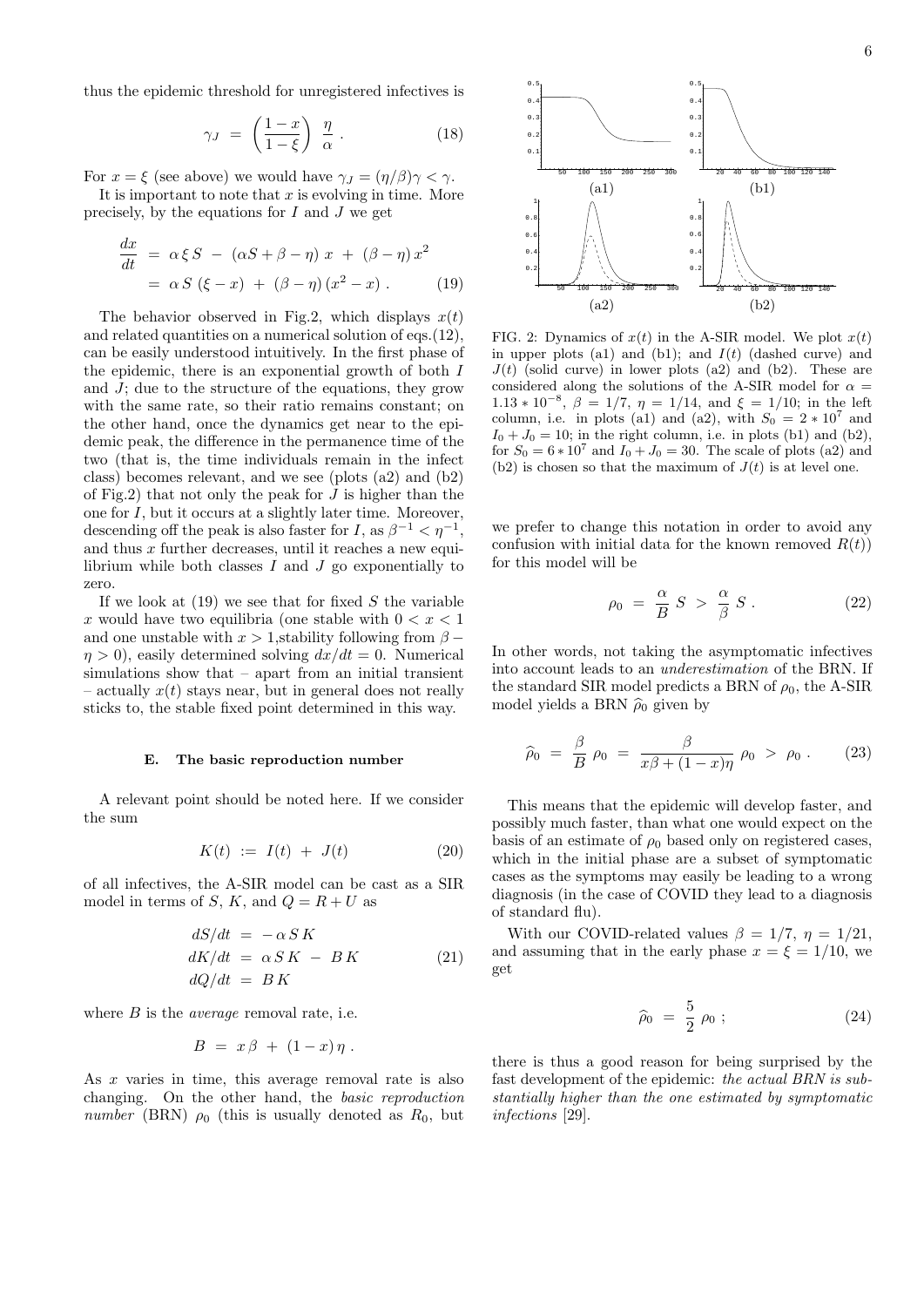### **IV. HIDDEN INFECTIVES AND EPIDEMIC DYNAMICS**

More generally, one would wonder what is the effect of the "hidden" infectives  $J(t)$  on the dynamics of the known infectives  $I(t)$  – which, we recall, include the relevant class of seriously affected infectives – and it appears that there are at least two, contrasting, effects:

- 1. On the one hand, the hidden infectives speed up the contagion spread and hence the rise of  $I(t)$ ;
- 2. On the other hand, they contribute to group immunity, so the larger this class the faster (and the lower the *I* level at which) the group immunity will be reached.

The discussion above shows that the balance of these two factors leads to a much lower epidemic peak, and a shorter epidemic time, than those expected on the basis of the standard SIR model (albeit in the case of COVID with no intervention these are still awful numbers).

On the other hand, we would like to understand if uncovering a larger number of cases (thus having prompt isolation of a larger fraction of the infectives) by *early detection*, i.e. raising *ξ*, would alter the time-span of the epidemic. It appears that this effect can be only marginal, as it appears only past the epidemic peak.

We stress that this statement refers to "after incubation" analysis; if we were able to isolate cases *before* they test positive – i.e. to substantially reduce  $\beta^{-1}$  – the effect could be different. We will discuss this point, related to *contact tracing*, later on.

# **A. COVID. Observable and "clean" observable data**

An ongoing epidemic is not a laboratory experiment, and apart from not having controlled external conditions, i.e. constant parameters, the very collection of data is of course not the top priority of doctors fighting to save human lives.

There has been considerable debate on what would be the most reliable indicator to overcome at least the second of these problems. One suggestion is to focus on the number of deaths; but this is itself not reliable, as in many cases COVID is lethal on individuals which already had some medical problem, and registering these deaths as due to COVID or to some other cause depends on the protocol adopted, and in some case also on political choices, e.g in order to reassure citizens (or on the other extreme, to stress great care must be taken to avoid contagion).

Another proposed indicator, possibly the most reliable in order to monitor the development of the epidemic, is that of patients in Intensive Care Units. This appears to be sufficiently stable over different countries, and e.g. the Italian data tend to reproduce in this respect - at least in

Regions where the sanitary system is not overstretched – the Chinese ones.

In this case, IC patients are about 20 % of the total number of hospitalized cases; in China and for a long time also in Italy (when protocols for choosing wouldbe cases to be subject to laboratory analysis have been stable), hospitalized cases have been about half of the known infection cases, the other having shown only minor symptoms and been cured (and isolated) in their home.

The other, more widely used, indicator is simply the total number of known cases of infection. In view of the presence of a large class of asymptomatic infectives, this itself is strongly depending on the protocols for chasing infectives. On the other hand, this is the most available indicator: e.g., the W.H.O. situation reports [30] provide these data.

Each of these indicators, thus, has advantages and disadvantages. We will just use the WHO data on known infected.

In particular, in the case of COVID we expect that with  $\xi_0$  the "bare" constant describing the probability that an infection is detected, out of the class  $I(t)$  we will have a 50% of infected with little or no symptoms  $(I_L)$ , a 40% of standard care hospitalized infected  $(I_H)$ , and a 10% of IC hospitalized infected  $(I_{IC})$ . Needless to say, this class is the most critical one, also in terms of strain on the health system.

More generally, we say that with  $\xi_0$  the "bare" constant describing the probability that the infection under study is detected, there is a fraction  $\chi_0$  (of the detected infections) belonging to the  $I_{IC}$  class; that is,  $I_{IC}(t) = \chi_0 I(t)$ .

**Remark 7.** We stress this depends on the protocol used to trigger laboratory tests; in our general theoretical discussion, this is any such protocol and we want to discuss the consequences of changing this in the sense of more extensive tests. *⊙*

### **V. MODIFYING THE PARAMETERS**

We are now ready to discuss how modification of one or the other of the different parameters  $(\alpha, \beta, \xi)$  on which we can act by various means will affect the A-SIR dynamics. As it should be expected, this will give results similar to those holding for the SIR model, but now we have one more parameter to be considered and thus a more rich set of possible actions.

#### **A. Raising the detected fraction**

A more extensive test campaign will raise *ξ*, say from  $\xi_0$  to  $\xi_1$ ; but of course this will not change the number of the most serious cases, as these are anyway getting to hospital and detected as being due to the infection in question. Thus the new fraction  $\chi_1$  of detected infections which need special care will be such that  $\chi_1 \xi_1 = \chi_0 \xi_0$ ,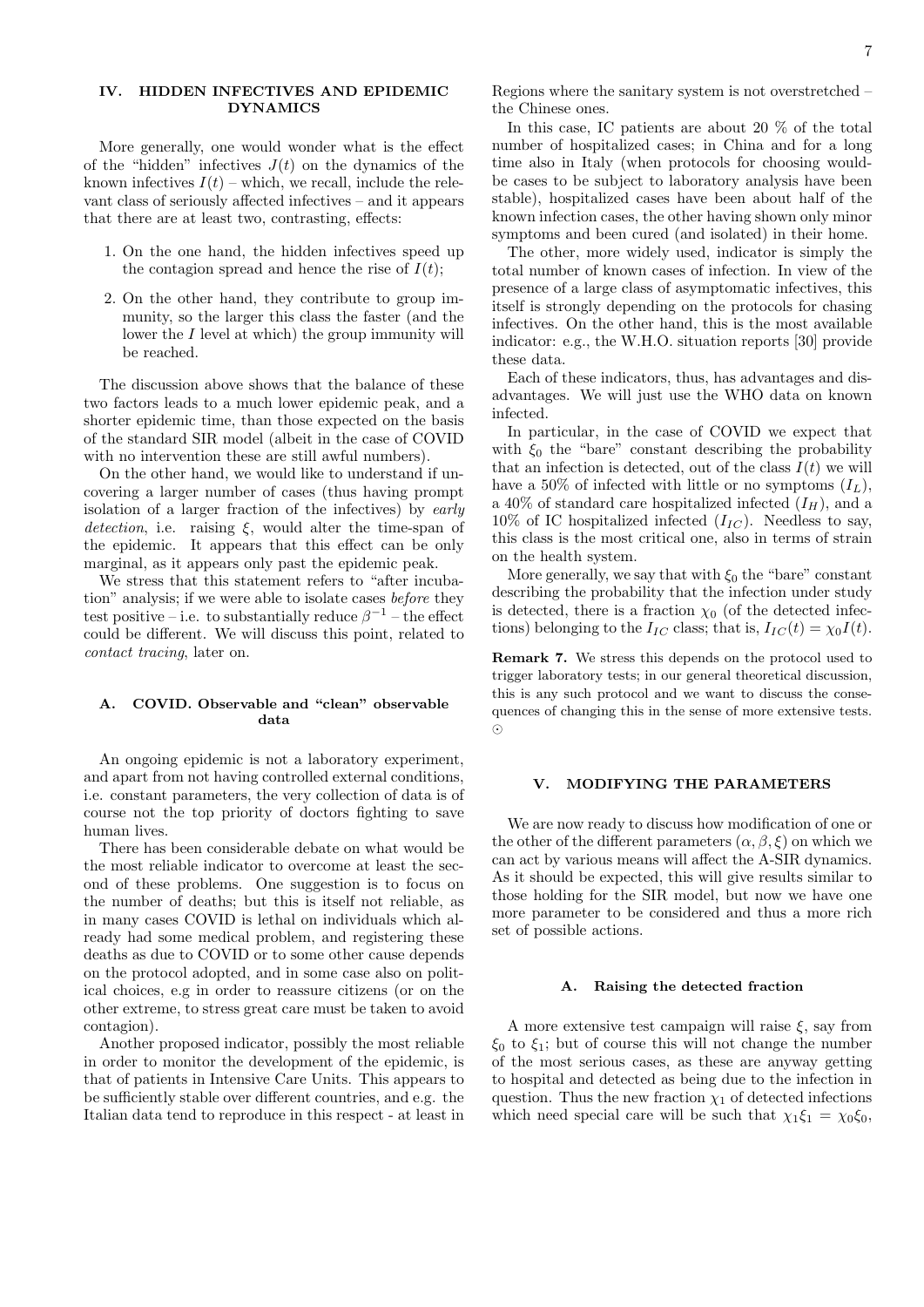

FIG. 3: The effect of a change in  $\xi$  on the  $I_{IC}$  class. We have used  $\beta = 1/7$ ,  $\eta = 1/21$ , and  $\alpha = 1.13 * 10^{-8}$  as in Fig.2, with a total population of  $N = 2 * 10^7$ , and ran simulations with  $\xi = 1/10$  (solid curve) and with  $\xi = 1/4$  (dashed curve). The substantial increase in *ξ* produces a reduction in the epidemic peak and a general slowing down of the dynamics, but both these effects are rather small.

i.e. we have

$$
\chi_1 = \frac{\xi_0}{\xi_1} \chi_0 \,. \tag{25}
$$

In order to describe the result of raising  $\xi$ , we should thus compare plots of

$$
I_{IC}(t) = \chi I(t) . \qquad (26)
$$

This is what we do, indeed, in Fig.3.

### **B. Running ahead of the epidemic wave**

Raising *ξ* corresponds to having more infective detected, and has some advantages from the point of view of the epidemic dynamics. In practical terms, this means extending tests to a larger class of subjects, and be able to isolate a larger fraction of asymptomatic infectives with the same speed and effectiveness as symptomatic ones.

A different strategy for rapid action is also possible, and it consists of rapid isolations of subjects who had contacts with people known to have been infected, or who have themselves been in contact with known infectives (and so on). In other words, the strategy would be to isolate would-be infection carriers *before* any symptom could show up. This means that  $\beta^{-1}$  could be even smaller than the usual infection-to-isolation time (about seven days for COVID) for symptomatic infectives, and even shorter than the incubation time (about five days for COVID).

**Remark 8.** It should be stressed that as each of these "possible infected" might have a small probability of being actually infected (depending on the kind of contacts chain leading to him/her from known infectives), here "isolation" does not necessarily mean top grade isolation, but might amount to a very conservative lifestyle, also – and actually, especially –



FIG. 4: The effect of a change in  $\beta$  on the  $I_{IC}$  class. We have used  $\xi = 1/10$ ,  $\eta = 1/21$ , and  $\alpha = 1.13 * 10^{-8}$  as in Fig.2, with a total population of  $N = 2 * 10^7$ , and ran simulations with  $\beta = 1/7$  (solid curve) and with  $\beta = 1/3$  (dashed curve). The substantial increase in *β* produces a marked reduction in the epidemic peak and a very slightly faster pace in the dynamics.

within home, where a large part of registered Chinese contagions took place. (The same large role of in-home contagion was observed in Italy in the course of lockdown.) *⊙*

We have thus ran a simulation in which  $\xi$  is not changed, but  $\beta$  is raised from  $\beta_0 = 1/7$  to  $\beta = 1/3$ ; the result of this is shown in Fig.4. In this case we have a marked diminution of the epidemic peak, and a very slight acceleration of the dynamics.

# **C. Social distancing**

We have so far not discussed the most basic tool in epidemic containment, i.e. social distancing. This means acting on the parameter  $\alpha$  by reducing it.

**Remark 9.** Direct measurement on the epidemiological data for Northern Italy show that this parameter can be reduced to about 20% of its initial value with relatively mild measures. In fact, albeit the media speak of a generalized lockdown in Italy, the measures have closed schools and a number of commercial activities, but for the rest were actually more pointing at limiting leisure walk and sports and somewhat avoiding contacts in shops or in work environment than to a real lockdown as it was adopted in Wuhan. *⊙*

This is a basic action to be undertaken, and in fact it is being taken by all Nations. It is also the simplest one to be organized (albeit with high economic and social costs in the long run) and an action which can be taken together with other ones. No doubt this should be immediately taken when an epidemic is starting, and accompanied by other measures – such as those discussed above. But here we want to continue our study of what it means by itself in terms of modification of the epidemic dynamics.

It is not clear what can be achieved in terms of reduction of social contacts. In fact, once the epidemic starts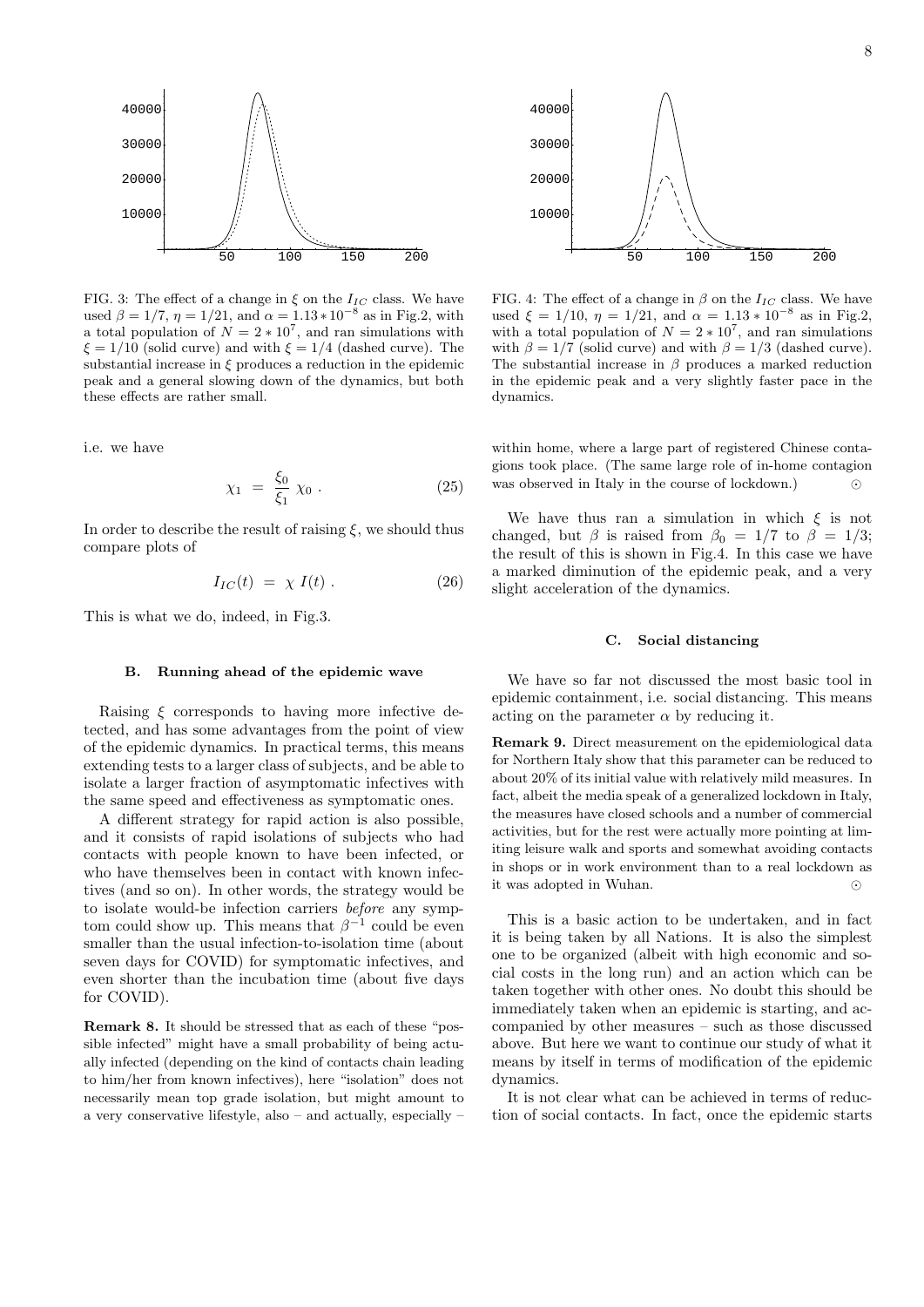most of the dangerous contacts are the unavoidable ones, such as those arising from essential services and production activity (e.g. production and distribution of food or pharmaceutical goods), contacts at home, and above all contacts in Hospitals. Thus, after a first big leap downward corresponding to closing of schools and Universities on the one side, and a number of unessential commercial activities on the other, and restrictions on travels, it is difficult to further reduce social contacts, not to say that this would have huge economic and social costs, and also a large impact on the general health in terms of sedentariness-related illness (and possibly mental health).

**Remark 10.** A number of countries tried to further reduce social contacts by forbidding citizens to get out of their home; this makes good sense in densely populated areas, but is useless in many other areas. The fortunate slogan "stay home" risks to hide to the general public that the problem is not to seclude oneself in self-punishment, but to *avoid contacts*. *⊙*

### **D. Social distancing and epidemic timescale**

We point out that there is a further obstacle to reducing social contacts: as seen in the context of the simple SIR model, reducing  $\alpha$  will lower the epidemic peak, but it will also *slow down the whole dynamic*. While this allows to gain precious time to prepare Hospitals to stand the big wave, there is some temporal limit to an extended lockdown, and thus this tool cannot be used to too large an extent.

We have thus ran a simulation in which *β* and *ξ* are not changed, while  $\alpha$  is reduced by a factor 0.75 (smaller factors, i.e. smaller $\alpha$ , produce an untenable length of the critical phase); the result of this is shown in Fig.5. In this case we have a relevant diminution of the epidemic peak, and also a marked slowing down in the dynamics.

An important remark is needed here. It may seem, looking at this plot, that social distancing is less effective than other way of coping with the epidemic. But these simulation concern a SIR-type model; this means in particular that there is no spatial structure in our model [2]. The travel ban is the most effective way of avoiding the spreading of contagion from one region to the others; while the "local" measures of social distancing can (and should) be triggered to find a balance with other needs, travel ban is the simplest and most effective way of protecting the communities which have not yet been touched by the epidemic.

#### **E. Comparing different strategies**

We can thus compare the different strategies we have been considering. This is done in Fig.6 where we plot together  $I_{IC}(t)$  for all our different simulations; and in



FIG. 5: The effect of a change in  $\alpha$  on the  $I_{IC}$  class. We have used  $\beta = 1/7$ ,  $\xi = 1/10$ ,  $\eta = 1/21$ , with a total population of  $N = 2 * 10^7$ , and ran simulations with  $\alpha = 1.13 * 10^{-8}$ (solid curve) and with  $\alpha = 8.47 \times 10^{-9}$  (dashed curve). The reduction in  $\alpha$  produces a marked reduction in the epidemic peak and also a marked slowing down in the dynamics.

Table I where we compare the height of the epidemic peak again for  $I_{IC}(t)$  – and the time at which it is reached.

In Fig.6 we have also drawn a line representing the hypothetical maximal capacity of IC units. This stresses that not only the different actions lower the epidemic peak, but they also – and to an even larger extent – reduce the number of patients which can not be conveniently treated.

**Remark 11.** In looking at this plot, one should remember that the model does not really discuss permanence in IC units, and that  $I_{IC}$  are the infected which *when detected* will require IC treatment; this may go on for a long time – which is the reason why IC units are saturated in treating COVID patients. So the plots are purely indicative, and a more detailed analysis (also with real parameters) would be needed to estimate the IC needs in the different scenarios. *⊙*

It should be stressed that the strategies of contacts tracing and early detection are usually played together; but as confusion could arise on this point, let us briefly discuss it. We have tried to stress that these two actions are *not* equivalent: one could conduct random testing, so uncovering a number of asymptomatic infectives, and just promptly isolate them without tracing their contacts;or on the other extreme one could just isolate everybody who had a (direct or indirect) contact with a known infective, without bothering to ascertain if they are themselves infective or not. This strategy would be as effective in containing the contagion (and less costly in terms of laboratory tests) than that of tracking contacts, test them (after a suitable time for the infection to develop and test give positive if this happens), and isolate only those who really turn infective. The difference is that if we isolate everybody this would involve a huge number of people (e.g. all those who have been in the same supermarket the same day as an infective; and their families and contacts etc etc); so in this context early detection actually should be intended as early detection *of non-infectives*, so that cautionary quarantine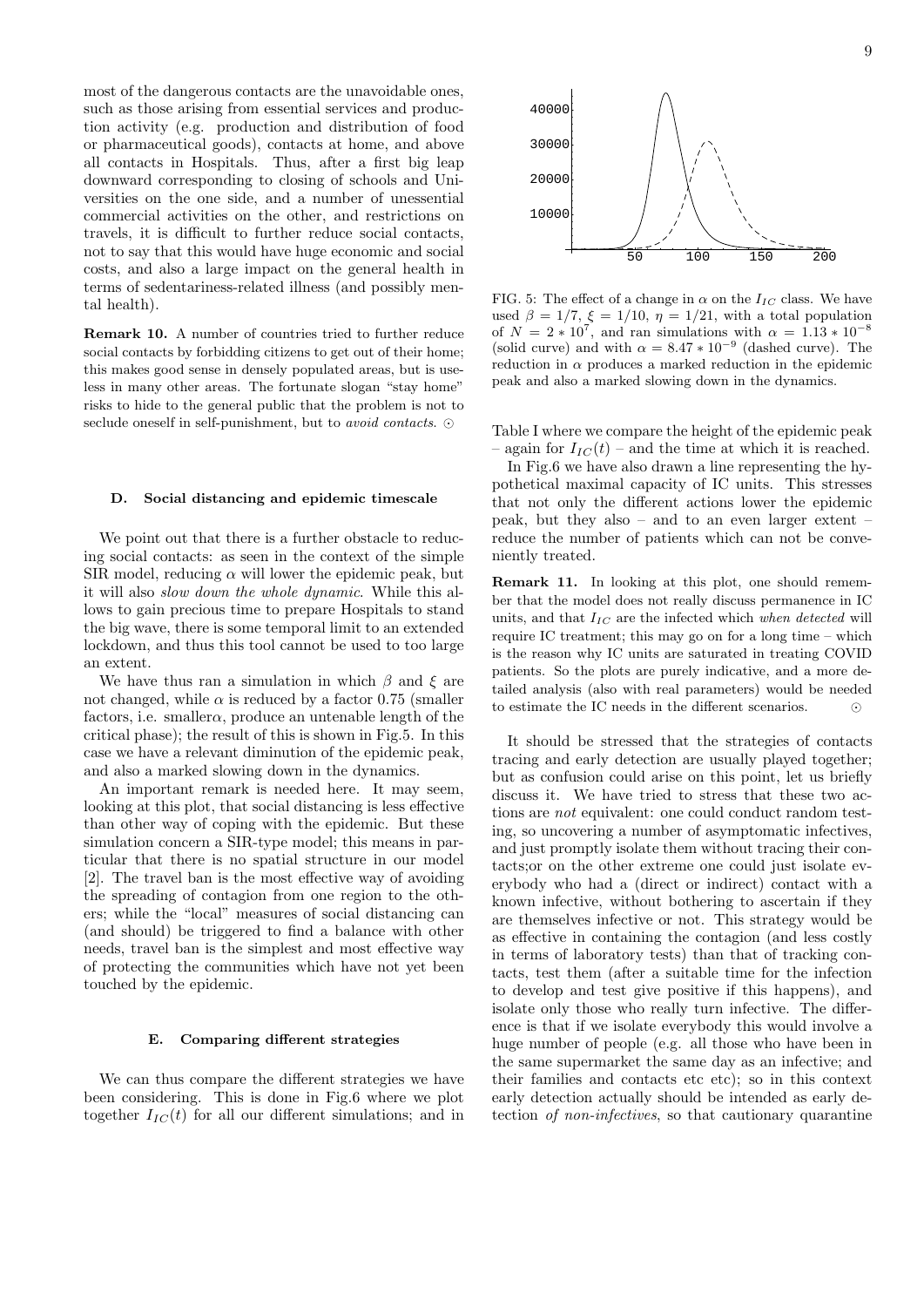| $\alpha$                                                                |  | max time |    |
|-------------------------------------------------------------------------|--|----------|----|
| $1.13 * 10^{-8}  1/7 1/10  44768$                                       |  |          | 75 |
| $1.13 * 10^{-8}$ 1/7 $1/4$ 41482                                        |  |          | 79 |
| $1.13 * 10^{-8}  1/3 1/10 20943$                                        |  |          | 74 |
| $\left 8.47 * 10^{-9}\right 1/7\left 1/10\right \left 30956\right $ 107 |  |          |    |

TABLE I: Epidemic peak (for  $I_{IC}$ ) and time for reaching it (in days) as observed in our numerical simulations. All simulation were ran with  $N = 2 * 10^7$  and  $\eta = 1/21$ .



FIG. 6: The effect of different strategies. We plot  $I_{IC}(t)$ for  $N = 2 * 10^7$  in the "bare" case, i.e. for  $\alpha = 1.13 * 10^{-8}$ ,  $\beta = 1/7$ ,  $\xi = 1/10$ ,  $\eta = 1/21$ , and in cases where (only) one of the parameters is changed. In particular we have the bare case (solid line), the case where  $\xi$  is changed into  $\xi = 1/4$  (dotted), the case where  $\beta$  is changed to  $\beta = 1/3$  (dashed), and that where  $\alpha$  is changed to  $\alpha = 8.47 \times 10^{-9}$  (solid, blue). We also plot a horizontal line representing a hypothetical maximal capacity of IC units.

can be kept reasonably short in all the cases where it is not really needed.

Finally we recall that it is a triviality, and it was already mentioned in the Introduction, that in real situations one has not to choose between acting on one or the other of the parameters, and all kind of actions should be pursued simultaneously.

#### **F. A different indicator**

The numerical computations of the previous subsections suggest that increasing  $\xi$  – that is, detection of a larger fraction of asymptomatic  $-$  is not a very efficient strategy to counter the diffusion of an infection with a large number of asymptomatic infectives, while a prompt isolation of infectives is a more effective action.

It should be recalled, however, that in our computations – and in particular on Figure 6, where their outcomes are compared – we are focusing on the number of patients needing IC support, i.e. the most critical parameter from the point of view of the Health system. In order to substantiate our conclusions, it is worth considering also different ways to evaluate the effect of different strategies.

We have thus considered also a different indicator, i.e.



FIG. 7: Plot of the total number of infectives  $K(t) = I(t) +$  $J(t)$  for parameters as in  $(27)$ ,  $(28)$  and with different choices of the modulation factors  $\mu_i$ . The initial conditions are chosen according to (29). In the reference run (black curve, solid) all the  $\mu_i$  are equal to 1; in the other runs the modified factors are as follows: Change of  $\xi$  (blue),  $r_{\xi} = 2.5$ ; change of  $\beta$ alone (green),  $r_\beta = 7/3$ ; change of  $\eta$  alone (yellow),  $r_\eta = 7/3$ ; change of both  $\beta$  and  $\eta$  (red),  $r_{\beta} = r_{\eta} = 7/3$ ; change of  $\alpha$ (black, dashed),  $r_{\alpha} = 3/5$ .

the total number of infectives

$$
K(t) := I(t) + J(t) .
$$

We have run several simulations, with total population  $N=2*10^7$  and with parameters

*α* =  $\mu_{\alpha} \alpha_0$ ,  $\beta = \mu_{\beta} \beta_0$ ,  $\eta = \mu_{\eta} \eta_0$ ,  $\xi = \mu_{\xi} \xi_0$ . (27) Here  $\mu_i$  are modulation factors describing the changes in the basic parameters, and

$$
\alpha_0 = 1.13 \times 10^{-8}
$$
,  $\beta_0 = 1/7$ ,  $\eta_0 = 1/21$ ,  $\xi_0 = 1/10$  (28)

are reference values (already used in the previous subsections). The initial conditions where chosen so that

$$
K_0 = 100 \; ; \; I_0 = \xi K_0 \; , \; J_0 = (1 - \xi) K_0 \; . \tag{29}
$$

The outcome of these simulations is displayed in Figure 7; see its caption for the parameter (that is, the modulation factor) values in different runs.

We see from Figure 7 that action on  $\alpha$  slows down substantially the epidemic dynamics[55] and reduce the epidemic peak, while action on *ξ* or on *β* alone produce only a moderate effect. On the other hand, actions affecting the value of *η* (alone or together with the value of *β*) reduce substantially the epidemic peak and slightly slow down the dynamics.

**Remark 12.** It may be noted that the shapes of the  $I_{IC}(t)$ (see Figure 6) and of the  $K(t)$  (see Figure 7) are different; in particular, the decay of  $I_{IC}(t)$  after attaining its peak is faster than the decay of  $K(t)$ . This corresponds to what is observed in the epidemiological data for Italy. *⊙*

### **VI. DISCUSSION AND CONCLUSIONS**

We have considered epidemic dynamics as described by "mean field" models of the SIR type; more specifically, we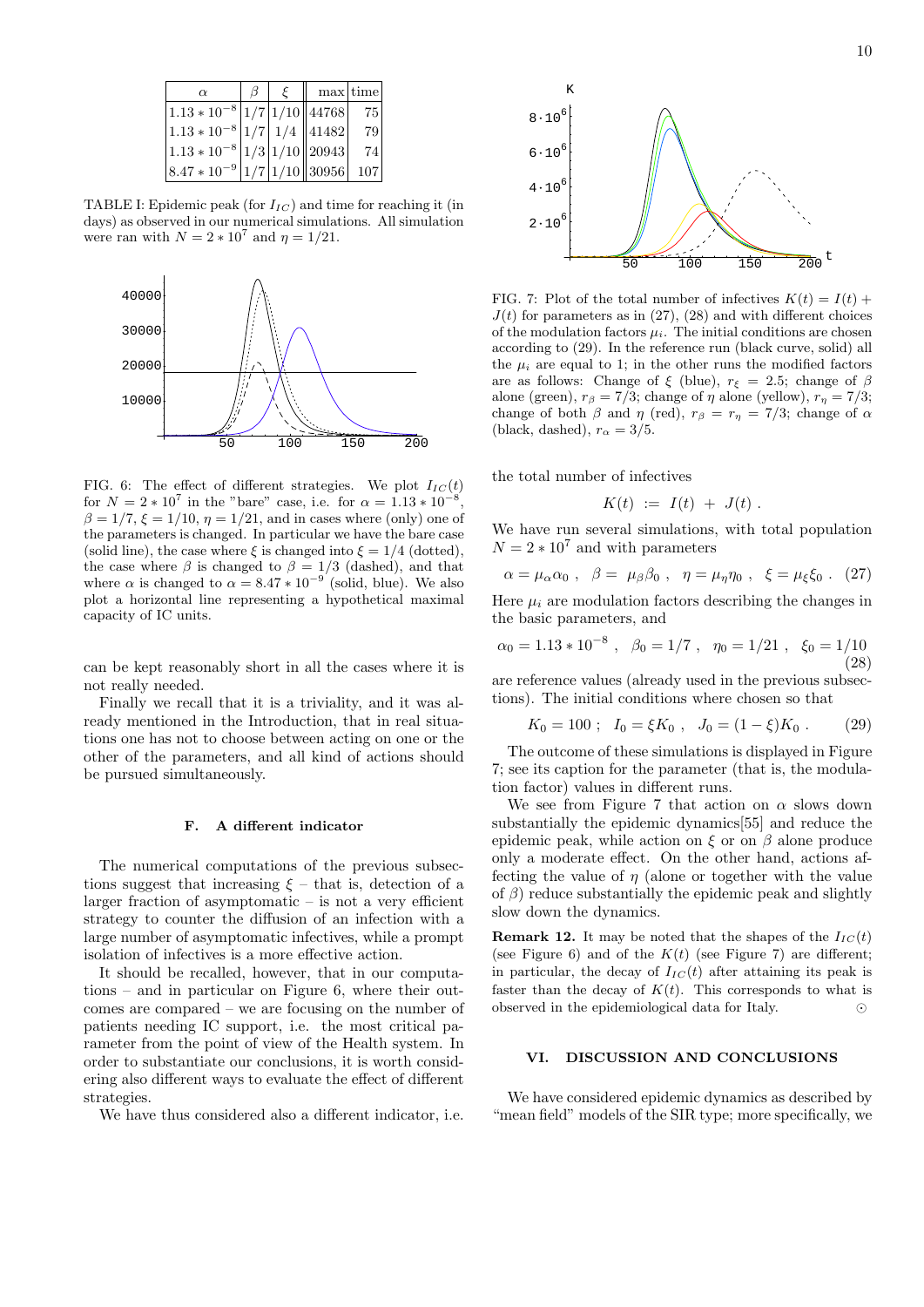11

have first considered the classical Kermack-McKendrick SIR model [1–5] and then a recently introduced modified version of it [7] taking into account the presence of a large set of asymptomatic – and thus most frequently not detected – infectives. These models depend on several parameters, and different types of measures can to some extent change these parameters and thus the epidemic dynamics. In particular, this action can effect two basic characteristics of it, i.e. the height of the epidemic peak and the time-span of the epidemic.

While it is clear that in facing a real lethal epidemics (such as the ongoing COVID epidemic) all actions which can contrast it should be developed at the same time, in this paper we have considered the result – within these models – of different tools at our disposal, i.e. (generalized) *social distancing*, *early detection* (of asymptomatic infectives) and *contacts tracing* (of symptomatic and asymptomatic infectives).

It turns out that – both in the classical SIR model and in the modified A-SIR one – social distancing is effective in reducing the epidemic peak, and moreover it slows down the epidemic dynamics. On the other hand, *early detection* of asymptomatic infectives seems to have only a moderate effect in the reduction of the epidemic peak for what concerns critical cases, and also a very little effect on the temporal development of the epidemic. In contrast, *contact tracing* has a strong impact on the epidemic peak – also in terms of critical cases – and does not substantially alter the temporal development of the epidemic, at least for what concerns the curve describing the most serious cases.[56]

**Remark 13.** The conclusion that early detection of asymptomatic has only a moderate effect may appear to be paradoxical, and requires some further discussion. First of all we should remind that we are here actually talking about an increase of the parameter  $\xi$  (see Remark 4), while in a real situation early detection of asymptomatic will most likely go together with early detection of symptomatic, and hence a reduction in *β* as well. The increase of *ξ per se* means that some fraction of asymptomatic will be recognized as infective and be isolated on the same timescale  $\beta^{-1}$  as the symptomatic infectives, while the other asymptomatic will escape recognition and still be infective on a timescale  $\eta^{-1}$ . On the other hand, a realistic *contact tracing* campaign will lead to prompt isolation of symptomatic and asymptomatic alike, and thus correspond to a reduction in  $\beta^{-1}$  and in  $\eta^{-1}$ , and we have seen that this action is indeed the most effective one in terms of contrasting the spread of the epidemic. In other words, our result suggests that the key to fight COVID is not so much in *detection*, but in *prompt isolation* of infectives, and most notably of asymptomatic ones. This can be achieved only by *contact tracing* – as already suggested by experienced epidemiologists.[57] *⊙*

Slowing down the epidemic dynamic can be a positive or negative feature depending on the concrete situation and on the desired effects. It is surely positive in what concerns getting ready to face the epidemic peak,

in particular in the presence of a faltering Health System. On the other hand, it may be negative in that maintaining a generalized lockdown for a long time can have extremely serious economic and social consequences. Balancing these two aspects is not a matter for the mathematician or the scientist, but for the decision maker; so we will not comment any further about this.

It should also be recalled that our analysis was conducted in terms of very simple SIR-type models, with all their limitations. In particular, we have considered no age or geographical or social structure, and only considered a population of "equivalent" individuals. In particular, as we have noted above, in the early stage of an epidemic, which presumably develops in very populated areas, a generalized travel ban can simply stop the contagion to propagate to other (possibly less well equipped in medical terms) areas; moreover, social distancing measures can be implemented very simply – basically, by a Government order (albeit if we look at the goal of these measures, i.e. reducing the occasion of exchanging the virus, a substantial role would be played by individual protection devices, such as facial masks; in many European countries, these were simply not available to the general public, and in some cases neither to medical operators, thus substantially reducing the impact of these measures) – and are thus the first action to be taken. In fact, in relation with the ongoing COVID epidemics, one of the reproaches made to many Governments is usually to have been too slow or too soft in stopping crowd gatherings, surely not the contrary.

On the other hand, we hope that this study makes clear what are the consequences of different options. In particular, our study shows that *contacts tracing*, followed by prompt isolation of would-be infected people – is the only way to reduce the impact of the epidemic without having to live with it for an exceedingly long time. The Veneto experience [23] shows that this strategy can be effectively implemented without hurting privacy or personal freedom.

#### **Acknowledgements**

The work was carried out in lockdown at SMRI. I am also a member of GNFM-INdAM.

# **APPENDIX A: AN AFTERSIGHT ON THE A-SIR MODEL**

Our discussion was based on SIR-type models, and in particular on the A-SIR model. This raises several kind of questions, which we address in this Appendix.

1. The choice of dealing with SIR-type (i.e. compartment) models in dealing with the COVID-19 epidemic could be questioned.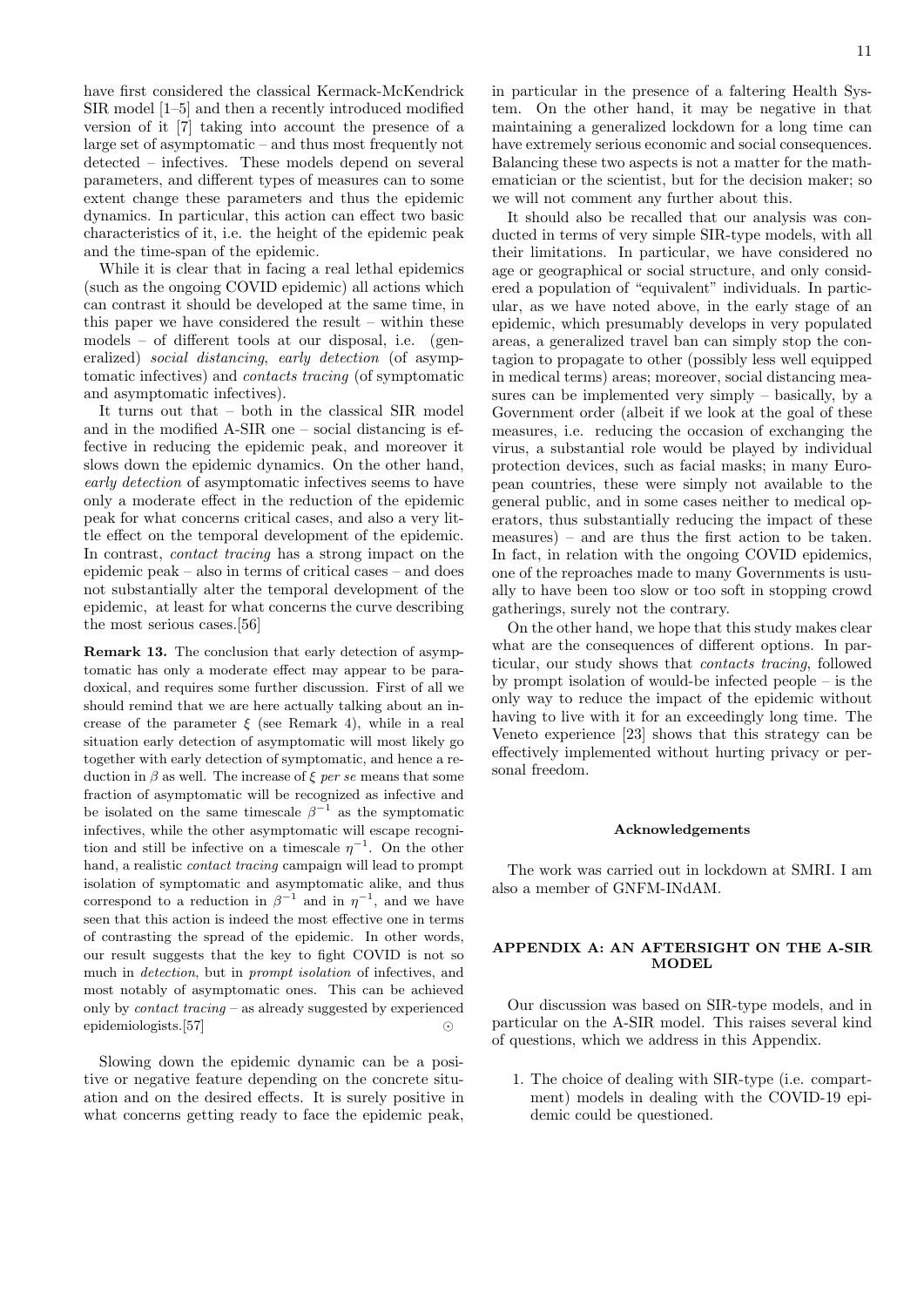- 2. Within this class, the A-SIR model is specially simple; it makes sense to rely on this model only if it is able to give a reasonable agreement with observed data.
- 3. The A-SIR model is the simplest one taking into account the presence of asymptomatic infectives. Other – more detailed – models taking this fact into account have also been developed.

We are now going to briefly discuss these matters; we point out that this Appendix was inserted in the revised version of this paper, so it can make use of knowledge not available at the time of writing the first submitted version, nd mentions papers appeared after the first submittal.

### **1. Use of SIR-type models**

Compartment models, i.e. SIR-type ones in this context, are based on several implicit and explicit assumptions, which are not realistic in many cases and surely when attempting to describe the COVID epidemic, in particular in a full country.

That is, among other aspects, SIR-type models are (in Physics' language) *mean field (averaged) models* and as such describe the dynamics and the underlying system as if:

- *•* All individuals are equivalent in medical sense, i.e. they all have equivalent pre-existent health status and equivalent immune system and react in the same way to contact with the pathogen;
- In particular, as we know that COVID is statistically more dangerous for older people, we are completely disregarding the *age structure* of the population, as well as the existence of other high risk classes related to pre-existent pathologies: all these contribute to an average over the whole population;
- All individuals are equivalent in social sense, i.e. they all have an equivalent social activity and hence the same number and intensity of contacts with other members of the group, thus the same exposure to (possible) infectives;
- In particular, this means we are completely disregarding any *geographical structure* in the population, and consider in the same way people living in large cities or in remote villages, just considering them in the same global average;
- *•* Similarly, we do not consider that work can cause some people to be specially exposed through contact with a large number of people (e.g. shop cashiers) or even with a large number of infected people (e.g. medical doctors or nurses).

Thus one cannot hope to retain, through such models, effects like the faster spreading of the infection in more densely populated areas or the specially serious consequences of the COVID infection among older people.

We stress that these could be obtained by including geographical, age or social structures into the model, i.e. increasing the number of considered classes; in principles this should provide a finer and more realistic description of the epidemic dynamic, and in fact it is done in cases for which there is a large set of data, e.g. for influenza. Such structured models would of course loose the main attractive of the SIR model, i.e. its simplicity – which also allows to understand in qualitative terms the mechanisms at work.

In particular, a relevant intermediate class of models is that of SIR-type models on networks: these take into account geographical and social structures and make use of known information about contacts between different groups of individuals and about different health characteristics of different groups.

The problem with these networked or however more structured models is that the network should be inferred from data. In this respect, it could be objected that the influenza monitoring over many years could give us the relevant data for reconstruction of such network; but it is everybody's experience, by now, that the social behavior of people are completely different if dealing with a well known and not so serious (except for certain categories) illness like influenza or with an unknown and potentially lethal one like COVID; this not to say that the restrictive measures put into effect by many Governments have completely changed the interaction patterns among people, so that previously accumulated data cannot be used in the present situation.

When thinking of COVID; it should be kept in mind that even if the countries which were first hit by the epidemic, we only have data over some months; e.g. for Italy we have about 100 days of data. If we were trying to give the model a geographical structure at the level of Departments (which are themselves administrative units mostly with a very varied internal geographical structure), as there are 107 Departments in Italy this would require in the simplest form to evaluate a 107*×*107 interaction matrix, and I cannot see any way to reliably build this out of such a scarce set of data.

Moreover, the epidemiological data are to some extent not reliable, especially around the epidemic peak, in that they are collected in an emergency situation, when other priorities are present in Hospitals (e.g. in Italy the data show a weekly modulation, which appears to be due simply to the procedure of data collection); so an even larger amount of data would be needed to filter out statistical noise and random fluctuations.

In this sense, the weak point of SIR-type models, i.e. their being based on an average over the whole population, turns out to be an advantage: they contain few parameters (two for the SIR, four for the A-SIR) and are thus statistically more robust in that fluctuations are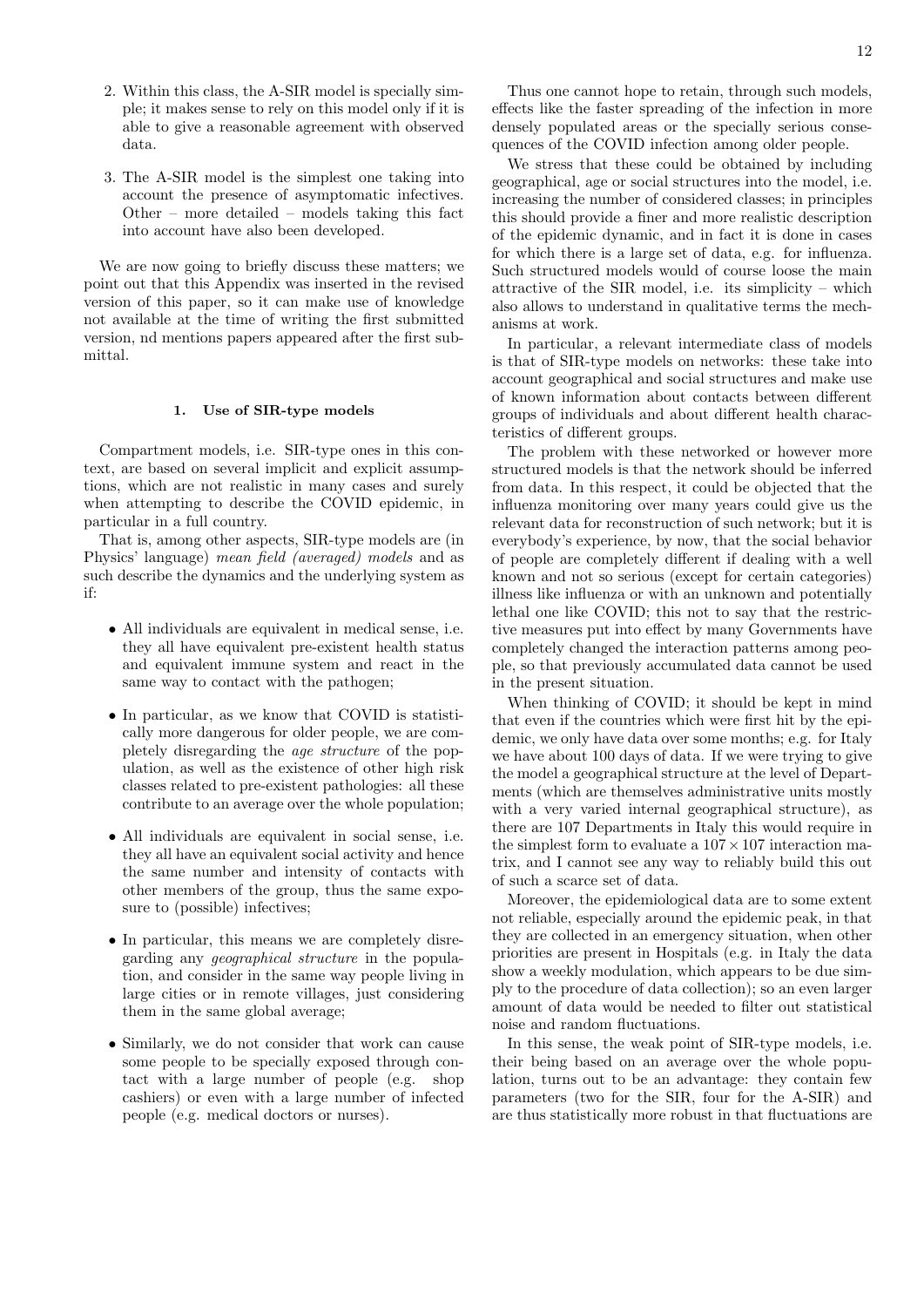averaged efficiently with less data than for more refined models with a large number of parameters.

**Remark A1.** Similar considerations hold when one compares SIR-type models to a purely statistical description or to an "emerging behavior" approach. These approaches are extremely powerful, but are effective when one has a large database to build on and to which compare the outcome of the "experiment" (in this case the epidemic) under consideration. When we deal with a completely new pathogen,like for COVID, we simply don't have a database, and we can only rely on the very general features of infective dynamics – which are well coded by SIR and SIR-like models.

In other words, we are not claiming the SIR approach to be superior to others, but only that it is appropriate when we have few data – as for COVID.

### **2. Use of the A-SIR model**

Within the SIR-type class, the A-SIR model is specially simple; from the theoretical point of view its appeal lies in that it is the simplest possible model taking into account the presence of a large class of asymptomatic infectives; thus it focuses on the effect of this fact without the complications of a more detailed model. But, of course, it makes sense to rely on this model only if it is able to give a good, or at least a reasonable, agreement with observed data.

Of course each infective agent has its own characteristics, and using only the general SIR model would completely overlook them, apart from the different values of the  $\alpha$  and  $\beta$  parameters.

Thus we have to do something more than just evaluating the SIR parameters. In our study we have identified the presence of a large class of asymptomatic infectives as one of the key problems in facing the COVID epidemic, and we have considered a simple model which allows to focus precisely on this aspect.

One should be aware that the A-SIR model is focusing on this and not considering other features of COVID, and indeed other more detailed SIR-type models for COVID have been formulated and studied (see also below). Here we are taking an approach which is classical in Mathematical Physics and Mathematical Modeling, i.e. try to build and study the simplest model describing the phenomenon of interest. This will give results which are quantitatively worse than a more detailed models, but which are qualitatively good in that the model is simple enough to see more clearly what are the mechanisms at work and to understand the qualitative features if the dynamics and the qualitative outcome of any intervention able to modify the parameters of the model.

Having said that, it remains true that  $-$  as mentioned above – it makes sense to rely on this model only if it is able to give a reasonable agreement with observed data. This is not the argument of this paper, and it was discussed in a previous paper [7]; the success of this model



FIG. 8: Epidemiological data against solutions of the A-SIR equations (12) for Italy. Time is measured in days, with day 0 being February 20, 2020. See text for parameter values and initial conditions.

was the justification for this paper,i.e. for discussing the effect of different COVID-contrasting strategies in terms of it.

However, the first version of this paper was submitted at mid-May, hence with two and half months of data available, while at the time of preparing this revised version we have four months of data; that represents a substantial increase in the available data, and it makes sense to wonder if the model is still describing the COVID epidemic in Italy.

This is indeed the case, as shown in Figure 8; they represent epidemiological data as communicated by the Italian Health Ministry and by WHO (and widely available online through the standard COVID databases) against a numerical integration of the A-SIR equations (12). We refer to [7] for a discussion of the parameters and their determination. Note that the contact rate  $\alpha$  is assumed to vary in response to the restrictive measures (and to the availability of individual protection devices); as these measures were taken in different steps, we also have different values of  $\alpha$  in different time intervals.

More precisely, the equations were integrated for a total population of  $N = 6 * 10^7$  for the period February 20 through June 26 with initial data at day 14 (March 5) given by  $I_0 = 6766$ ,  $J_0 = 60892$ ,  $R_0 = 3862$ ,  $U_0 = 34761$ , with  $\alpha = r(t)\alpha_0$  where

$$
r(t) = \begin{cases} 1 & \text{for } t \le 25 \\ 0.5 & \text{for } 25 < t \le 35 \\ 0.2 & \text{for } 35 < t \le 63 \\ 0.08 & \text{for } 63 < t \end{cases}
$$

and the parameters are given by

$$
\alpha_0 \simeq 3.77 \times 10^{-9}
$$
,  $\beta = 1/7$ ,  $\eta = 1/21$ ,  $\xi = 1/10$ .

We stress that the parameter values are the same as in [7], even for the most recent time, not considered in that paper: the model continues to reasonably well describe the development of the epidemic in Italy.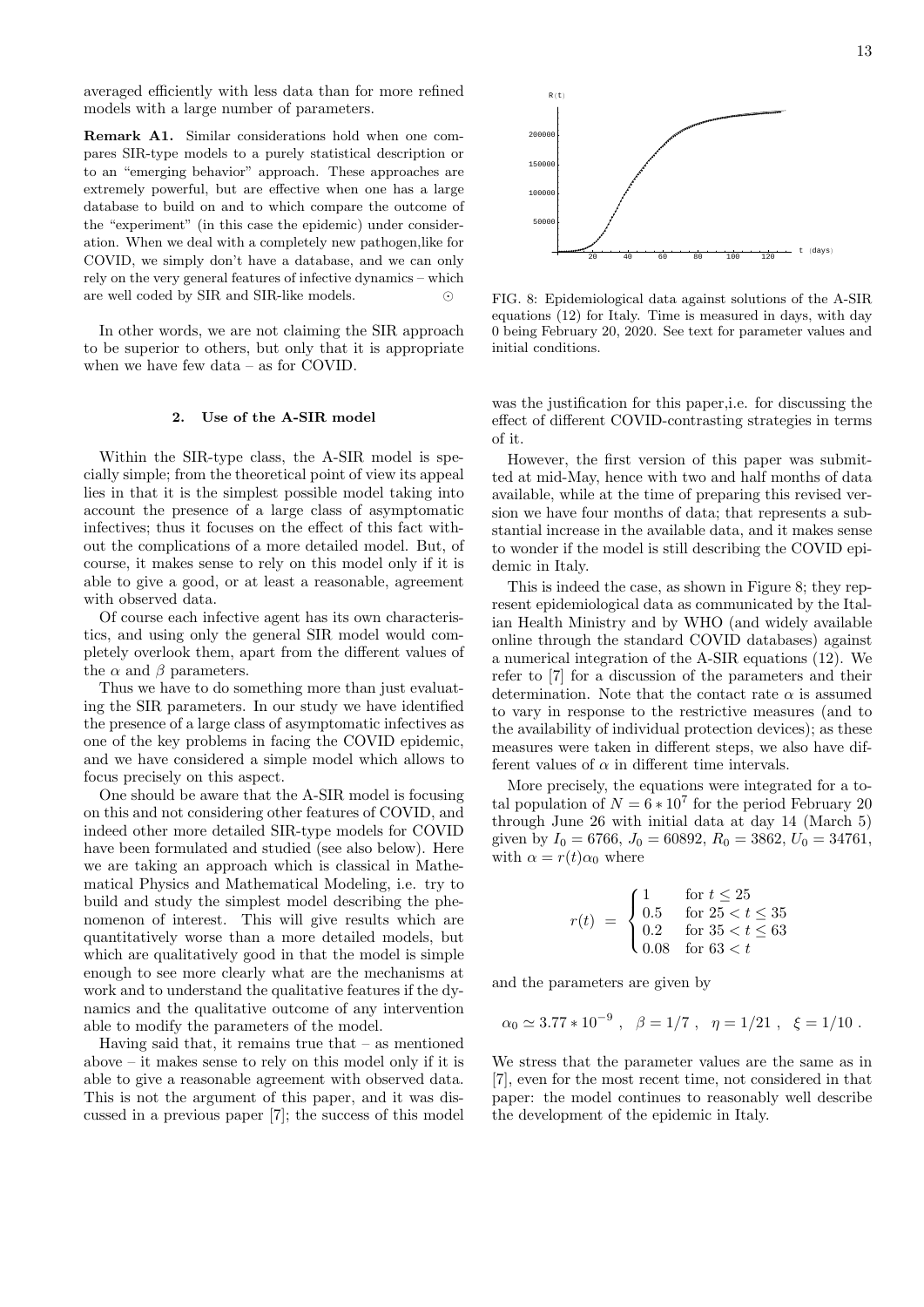# **3. Other SIR-type models**

We focused on a specific SIR-type model, but several models of this type have been considered in the context of COVID modeling. Here we give a very short overview of these, with no attempt to completeness – which cannot even be imagined in such a rapidly evolving field.

First of all, we note that other researchers have considered, motivated by the ongoing COVID epidemic, the temporal aspects of the standard SIR dynamics. We mention in particular Cadoni [9] (a related, but quite involved, approach had been considered by Harko, Lobo and Mak [31]) and Barlow and Weinstein [10], who obtained an exact solution for the SIR equations in terms of a divergent but asymptotic series [32]; see also [33, 34] for a different approach to exact solution of SIR and SIRtype models.

We also note that nonlinear modifications of the bilinear infection term of the standard SIR model have been proposed – explicitly or implicitly – in the attempt to relate the standard SIR model to COVID dynamics [35, 36]. We find [36] of special interest, as this work introduces a model for the epidemic dynamics coupled to the immune system, and is thus able to take into account aspects related to the *viral charge* of infectives.

Extension of the SIR model in the direction of allowing time-dependence of the parameters – also to account for shifting public attitude – has also been considered [37].

As mentioned above, see Remark 3, considering the delay between infection and beginning of infectiveness would lead to consider SEIR-type models. The problem of temporal aspects of the dynamics for this class of models has been considered by Becaer [38]. The role of asymptomatic transmission in this class of models has also been considered [39, 40]. The approach to SIR by Barlow and Weinstein [10] leading to exact solution has been extended to SEIR model [41].

A generalization of the A-SIR model, allowing for different infectiveness of symptomatic and asymptomatic infectives, has been considered by Neves and Guerrero [42].

More elaborated compartment models with a larger number of compartments have been considered by a number of authors. We would like to mention in particular two papers which we consider specially significant, i.e. the work by the Pavia group, in which mathematicians, statisticians and medical doctors collaborated [43], and the work by Fokas, Cuevas-Maraver and Kevrekidis [44], in which such a model – involving five compartments like the present paper, but chosen in a different way – is used to discuss (as in the present paper) exit strategies from the COVID lockdown.

As mentioned in the main text, one could – and should – consider epidemic dynamics *on networks* [45]. Attempts to analyze the COVID epidemic in this way have of course been pursued, both on a small scale, with a network structure which can be determined by direct sociological study [46], and on a nationwide scale [47] where the network structure has to be determined.

This latter study [47] also attempted to evaluate the effect of the containment measures; such a matter is of course very relevant and has been considered by many authors in many countries; even a cursory mention of these is impossible, and we will just mention one study applying to Italy [48]. We also stress that many of the papers mentioned above, see in particular [43, 44] aim at using the models they study to evaluate the effect of interventions and containment measures.

Finally we would like to end on a positive note, and mention that while on the one hand it was found that the presence of asymptomatic makes that the basic reproduction number of COVID is higher than initially estimated [7, 29, 49], the fact that the social contact rate is not uniform in the population makes that the herd immunity level should be lower than predicted on the basis of the standard SIR-type models [50]; this is a specially nice result of the analysis on networks,as it only depends on general – and very reasonable –properties of the network and not on its detailed structure, thus overcoming the low statistics problem mentioned in Remark A1 above.

- [1] W.O. Kermack and A.G. McKendrick, "Contributions to the Mathematical Theory of Epidemics", *Proc. R. Soc. Lond. A* **138** (1932), 55-83; *Proc. R. Soc. Lond. A* **141** (1933), 94-122
- [2] J.D. Murray, *Mathematical Biology. I: An Introduction*, Springer (Berlin) 2002
- [3] N.F. Britton, *Essential Mathematical Biology*, Springer 2003
- [4] H.W. Hethcote, "The Mathematics of Infectious Diseases", *SIAM Review* **42** (2000), 599-653
- [5] L. Edelstein-Keshet, *Mathematical Models in Biology*, SIAM 2005
- [6] G. Gaeta, "Data analysis for the COVID-19 early dynamics in Northern Italy", *arXiv:2003.02062*; "Data Analysis for the COVID-19 early dynamics in Northern Italy. The

effect of first restrictive measures" *arXiv:2003.03775*

- [7] G. Gaeta, "A simple SIR model with a large set of asymptomatic infectives", *Mathematics in Engineering* **3** (2021), 2: 1-39; doi: 10.3934/mine.2021013
- [8] G. Gaeta, "A simple SIR model with a large set of asymptomatic infectives", *arXiv:2003.08720v1*
- [9] M. Cadoni, "How to reduce epidemic peaks keeping under control the time-span of the epidemic", *arXiv:2004.02189*
- [10] N.S. Barlow and S.J. Weinstein, "Accurate closed-form solution of the SIR epidemic model", *Physica D* **408** (2020), 132540
- [11] M. Gandhi, D.S. Yokoe and D.V. Havlir, "Asymptomatic Transmission, the Achilles Heel of Current Strategies to Control Covid-19" (Editorial), *N. Engl. J. Med.* 2020,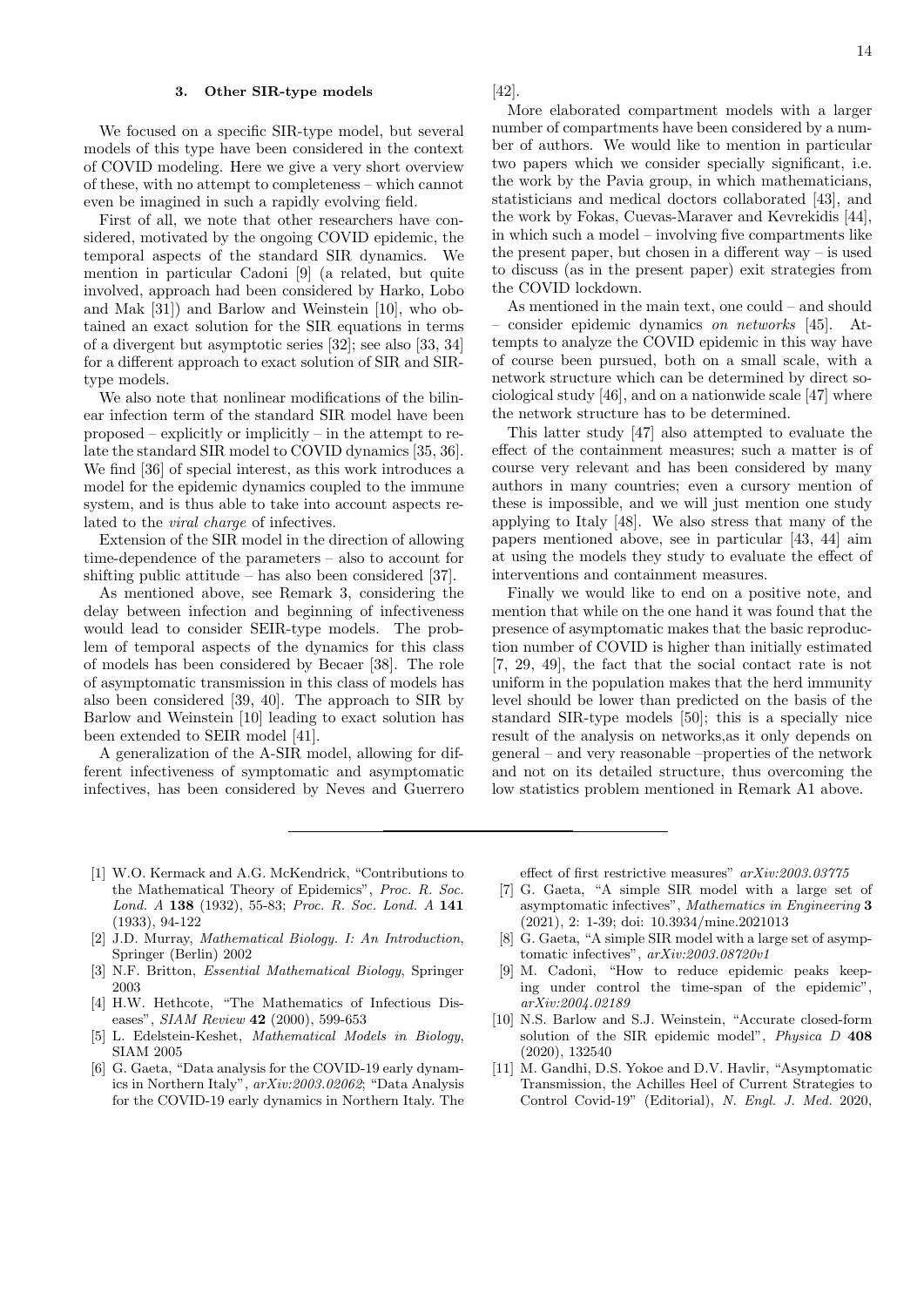doi: 10.1056/NEJMe2009758

- [12] Y. Bai *et al.*, "Presumed Asymptomatic Carrier Transmission of COVID-19", *JAMA* **323** (2020), 1406-1407
- [13] H. Mason, "Pre- and asymptomatic individuals contribute up to 80% of COVID-19 transmission", *Univadis Medical News* 07/05/2020
- [14] N.W. Furukawa, J.T. Brooks and J. Sobel, "Evidence supporting transmission of severe acute respiratory syndrome coronavirus 2 while presymptomatic or asymptomatic", *Emerg. Infect. Dis.* 2020, https://doi.org/10.3201/eid2607.201595
- [15] X. He, "Temporal dynamics in viral shedding and transmissibility of COVID-19", *Nature Medecine (Brief Communications)* **26** (2020), 672-675; https://doi.org/10.1038/s41591-020-0869-5
- [16] H. Nishiura *et al.*, "The rate of underascertainment of novel coronavirus (2019-nCoV) infection: estimation using Japanese passengers data on evacuation flights", *J. Clin. Med.* **9** (2020), 419
- [17] H. Nishiura *et al.*, "Estimation of the asymptomatic ratio of novel coronavirus infections (COVID-19)", *Int. J. Infect. Dis.* **94** (2020), 154-155
- [18] K. Mizumoto, K. Kagaya, A. Zarebski and G. Chowell, "Estimating the asymptomatic proportion of coronavirus disease 2019 (COVID-19) cases on board the Diamond Princess cruise ship, Yokohama, Japan, 2020", *Euro Surveill.* **25** (2020), 2000180
- [19] R. Li et al., "Substantial undocumented infection facilitates the rapid dissemination of novel coronavirus (SARS-CoV2)", *Science* 10.1126/science.abb3221 (2020)
- [20] M. Day, "Covid-19: four fifths of cases are asymptomatic, China figures indicate", *BMJ* 2020;369:m1375 doi: 10.1136/bmj.m1375 (2020)
- [21] M.M. Arons, "Presymptomatic SARS-CoV-2 Infections and Transmission in a Skilled Nursing Facility", *N. Engl. J. Med.* **382**, 2081-2090 (2020)
- [22] D.P. Oran and E.J. Topol, "Prevalence of Asymptomatic SARS-CoV-2 Infection", *Ann. Internal Med.* 2020, https://doi.org/10.7326/M20-3012
- [23] E. Lavezzo *et al.*, "Suppression of COVID-19 outbreak in the municipality of Vò, Italy",  $medRxiv$ *2020.04.17.20053157*
- [24] R. Li et al., Substantial undocumented infection facilitates the rapid dissemination of novel coronavirus (SARS-CoV2), *Science* (2020) 10.1126/science.abb3221
- [25] A. Borrelli, interview to the newspaper "La Repubblica", March 24, 2020, page 3
- [26] J. Lourenco *et al.*, "Fundamental principles of epidemic spread highlight the immediate need for large-scale seologicalsurvey to assess the sage of the SARS-CoV-2 epidemic", https://www.medrxiv.org/content/10.1101/ 2020.03.24.20042291v1
- [27] https://www.theguardian.com/commentisfree/2020/mar/ 26/virus-infection-data-coronavirus-modelling
- [28] http://www.eecs.qmul.ac.uk/ norman/papers/Coronavirusdeath-rates-causal-model.pdf
- [29] G. Gaeta, "Asymptomatic infectives and  $R_0$  for COVID", *arXiv:2003.14098*
- [30] https://www.who.int/emergencies/diseases/novelcoronavirus-2019/situation-reports
- [31] T. Harko, F.S.N. Lobo and M.K. Mak, "Exact analytical solutions of the Susceptible-Infected-Recovered (SIR) epidemic model and of the SIR model with equal death and birth rates", *Appl. Math. Comp.* **236** (2014), 184-194
- [32] N.S. Barlow, C.R. Stanton, N. Hill, S.J. Weinstein and A.G. Cio, "On the summation of divergent, truncated, and underspecified power series via asymptotic approximants", *Quart. J. Mech. Appl. Math.* **70** (2017), 21
- [33] A. Ballesteros, A. Blasco and I. Gutierrez-Sagredo, "Hamiltonian structure of compartmental epidemiological models", arXiv:2006.00564 (2020)
- [34] S. Gratton, "Path Integral Approach to Uncertainties in SIR-type Systems", arXiv:2006.01817 (2020)
- [35] A.A. Peterson, C.F. Goldsmith, C.Rose, A.J. Medford and T. Vegge, "Should the rate term in the basic epidemiology models be second-order?", arXiv:2005.04704 (2020)
- [36] M. Banerjee, A. Tokarev and V. Volpert, "Immunoepidemiological model of two-stage epidemic growth", *Math. Model. Nat. Phenom.* **15** (2020), 27
- [37] Y.C. Chen, P.E. Luy, C.S. Chang and T.H. Liux, A Timedependent SIR model for COVID-19 with Undetectable Infected Persons, arXiv:2003.00122 (2020)
- [38] N. Becaer, "Un modèle mathématique des débuts de lépidémie de coronavirus en France", *Math. Model. Nat. Phenom.* **15** (2020), 20
- [39] J.P. Arcede, R.L. Caga-anan, C.Q. Mentuda and Y. Mammeri, "Accounting for symptomatic and asymptomatic in a SEIR-type model of COVID-19", *Math. Model. Nat. Phenom.* **15** (2020), 34
- [40] N. Picchiotti, M. Salvioli, E. Zanardini and F. Missale, "COVID-19 pandemic: a mobility-dependent SEIR model with undetected cases in Italy, Europe and US", arXiv:2005.08882 (2020)
- [41] S.J. Weinstein, M.S. Holland, K.E. Rogers and N.S. Barlow, "Analytic solution of the SEIR epidemic model via asymptotic approximant", *Physica D*, at press, https://doi.org/10.1016/j.physd.2020.132633
- [42] A.G.M. Neves and G. Guerrero, "Predicting the evolution of the COVID-19 epidemic with the A-SIR model: Lombardy, Italy and Sao Paulo state, Brazil", arXiv:2005.11182 (2020)
- [43] G. Giordano *et al.* "Modelling the COVID-19 epidemic and implementation of populationwide interventions in Italy", *Nature Med.* (2020) *https://doi.org/10.1038/s41591-020-0883-7*
- [44] A.S. Fokas, J. Cuevas-Maraver and P.G. Kevrekidis, "A quantitative framework for exploring exit strategies from the COVID-19 lockdown", arXiv:2005.13698
- [45] M.E.J. Newman, "Spread of epidemic disease on networks", *Phys. Rev. E* **66** (2002), 016128
- [46] A. Majumdar and A. Mehta, "Heterogeneous contact networks in COVID-19 spreading: the role of social deprivation", arXiv:2005.00491 (2020)
- [47] M. Gatto *et al.*, "Spread and dynamics of the COVID-19 epidemic in Italy: Effects of emergency containment measures", *PNAS* **117** (2020), 10484-10491
- [48] G. Guzzetta *et al.*, "The impact of a nation-wide lockdown on COVID-19 transmissibility in Italy", arXiv:2004.12338 (2020)
- [49] A. De Simone and M. Piangerelli, "The impact of undetected cases on tracking epidemics: the case of COVID-19", arXiv:2005.06180 (2020)
- [50] T. Britton, F. Ball and P. Trapman, "The diseaseinduced herd immunity level for Covid-19 is substantially lower than the classical herd immunity level", arXiv:2005.03085 (2020)
- [51] In this regard, also in view of the rapid evolution of the